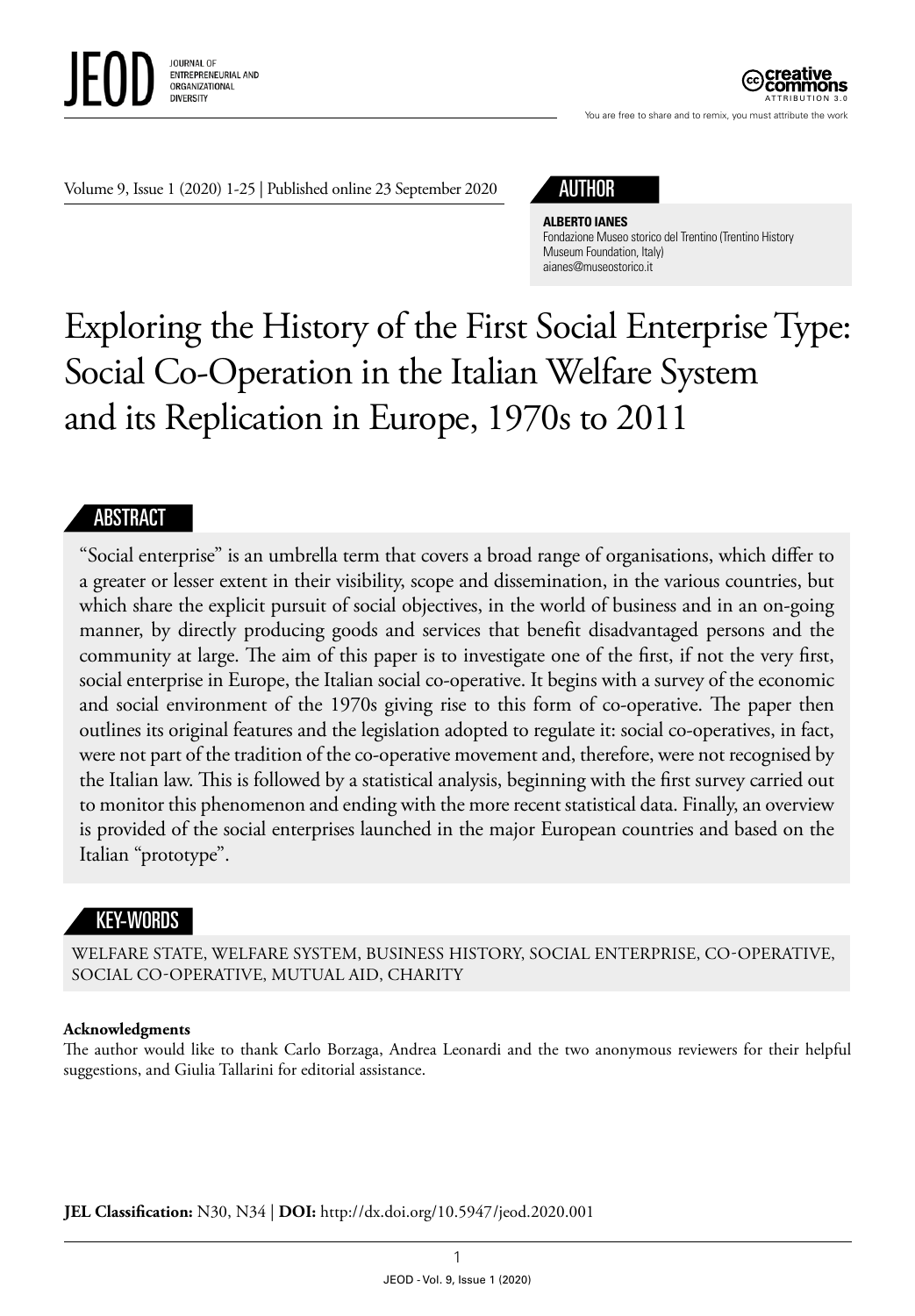### **1. Introduction**

The aim of this paper is to investigate—according to a historical approach—how co-operative enterprises in Italy have helped renew the welfare system, by introducing an entirely new cooperative model based on "social co-operation". This model is one of the first, if not the very first, social enterprise in Europe. This case is of special interest, firstly because social co-operatives differ from more traditional co-operatives, and secondly because this type of enterprise was invented and adopted for the first time in Italy, spreading later to other European countries. In other words, the social co-operative model may be considered a typically Italian "brand", similar to the creation, at the end of the 19th century, of the farm labourer co-operatives, another purely Italian invention (Zamagni and Zamagni, 2010). Regarding other historical sectors, Italy too, like the other countries, adopted types of enterprises created elsewhere and which can be classed in four distinct groups: British consumer co-operatives, French production and work cooperatives, German credit co-operatives and Scandinavian farmer co-operatives. While there is a large body of literature on all these types of co-operatives and also on individual national cases (Battilani and Schröter, 2012; Hoynt and Menzani, 2012; Zamagni, 2012), this paper is the first business history article dedicated to the Italian social co-operative movement presented within an international framework.

It begins with a brief review of the first initiatives set up to fight against poverty over the centuries. Then, the article investigates the economic and social environment of the 1970s giving rise to this form of co-operative. The paper outlines its original features and the legislation adopted to regulate it: social co-operatives, in fact, were not part of the tradition of the co-operative movement and, therefore, were not recognised by Italian law. This is followed by a statistical analysis, beginning with the first survey carried out to monitor this phenomenon and ending with the more recent statistical data. Finally, an overview is provided of the social enterprises launched in the major European countries and based on the Italian "prototype". This paper is based on the available literature and on original research work carried out to reconstruct the history of social enterprises (Borzaga and Ianes, 2006; Ianes, 2009; Ianes and Tortia, 2010).

#### **2. Charity, self-help and public action: historical interventions in the social sphere**

Over the centuries, the problem of poverty has been tackled by different players in many different ways. The basic aim was to alleviate the suffering of people affected by economic hardship, by relieving the conditions of their economic and social fragility. It has been observed (Zamagni, 1997; 2000), in fact, that in all European countries it has been the different combination of charity, self-help and public action to intervene in the social sphere, producing goods and services of collective interest, exercising redistribution and advocacy as well, in favour of the more marginal members of society.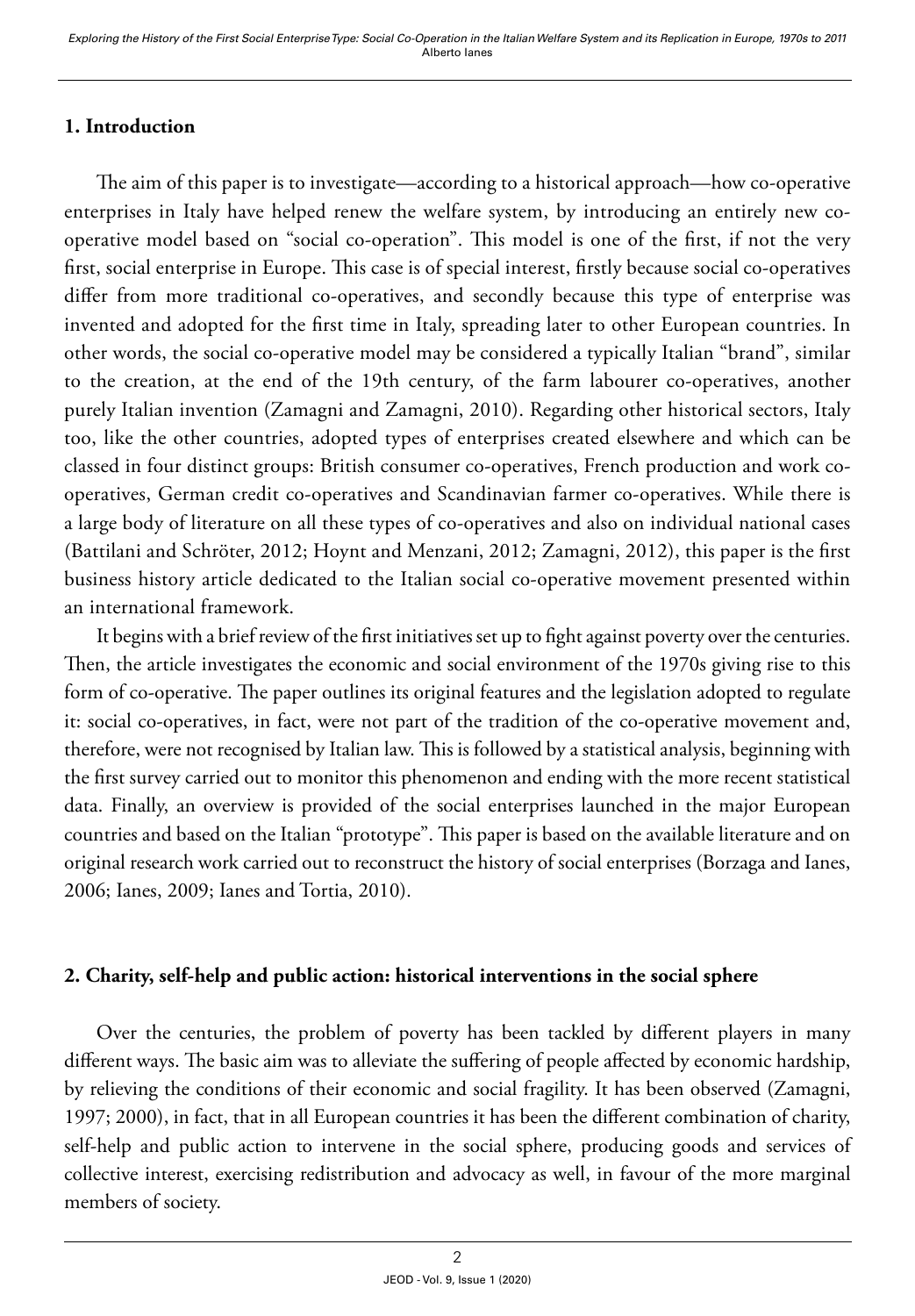Until the mid-19th century, in particular, the leading role was played by charitable institutions, permanent foundations called "Opere pie" in Italy (Woolf, 2000)<sup>1</sup>. Established by private initiative, on the basis of legacies and endowments, after forming the backbone of poor relief in the *ancien régime* (Jütte, 1984; Woolf, 1986) they have further consolidated their role by organising handouts to paupers and social and health programs for the poor, orphans and other weaker social groups. Other initiatives were put into place by financial institutions, such as savings banks and so-called "Monti di pietà" (pawnshops) (Carbonell, 2012), or by self-help organisations, such as mutual aid or friendly societies (Gosden, 1961), which insured their members against the risks of sickness, accidents, invalidity and loss of life (O'Brien and Fenn, 2012). Co-operative companies, in fact, originated from the latter organisations, for the purpose of defending the purchasing power of labourers, finding jobs, lending money to farmers and setting up agro-industrial operations for fostering their emancipation (Leonardi, 2000; MacPherson, 2008).

Over time, the role of the charitable institutions and mutual aid societies gradually were downscaled within the framework of social policies. The former, in fact, tended to impair individual responsibility, while self-help organisations, although they required the active participation of their members—who were also the recipients of the services—proved unable to guarantee an insurance cover to the jobless as well, i.e. to those who could not afford to pay the periodical membership fee (Zamagni, 1997).

This led to the emergence of government-sponsored programs. The first experimental social legislation, which provided for the direct intervention of the State in the field of health care and social insurance, was launched in Germany by Otto von Bismarck, who between 1883 and 1889 introduced a welfare system founded on state funded and managed social insurance programs. From then on, in practically all the European countries, the public-sector presence in the field of social welfare significantly intensified (Mommsen, 1981; Hennock, 1987; 2007; Quine, 2002). A further step forward occurred in 1942 when, even at the peak of the war, the British Government approved the Beveridge Plan, which was to become the cornerstone of the welfare state reform in the United Kingdom and which, after the war, inspired the vast majority of European countries in the establishment of their own welfare states (Bentley, 1966; Fraser, 1984; Douglas, 1986; Wilson and Wilson, 1993; Harris, 1997). It was in this period that there was a shift from a "social insurance" approach to the recognition of the "social security" rights to which citizens were entitled, alongside their civil and political rights (Klausen, 1998). In Europe, in fact, spread the idea that one of the duties of governments was to guarantee the social security of all citizens, supporting them from the "cradle to the grave". Social protection, therefore, should be extended to include the jobless and their families, moving beyond the traditional link between insurance and employment. Moreover, the welfare state should also cover the risks associated with loss of income, in order to effectively contrast the full range of adversities affecting people throughout their life. These were the guidelines that inspired the social security programs in European countries after World War

<sup>1</sup> Of particular interest is the case of Bologna (Sneider, 2000). For France see: Jones (1982). For Great Britain see: Owen (1965) and Lewis (1995).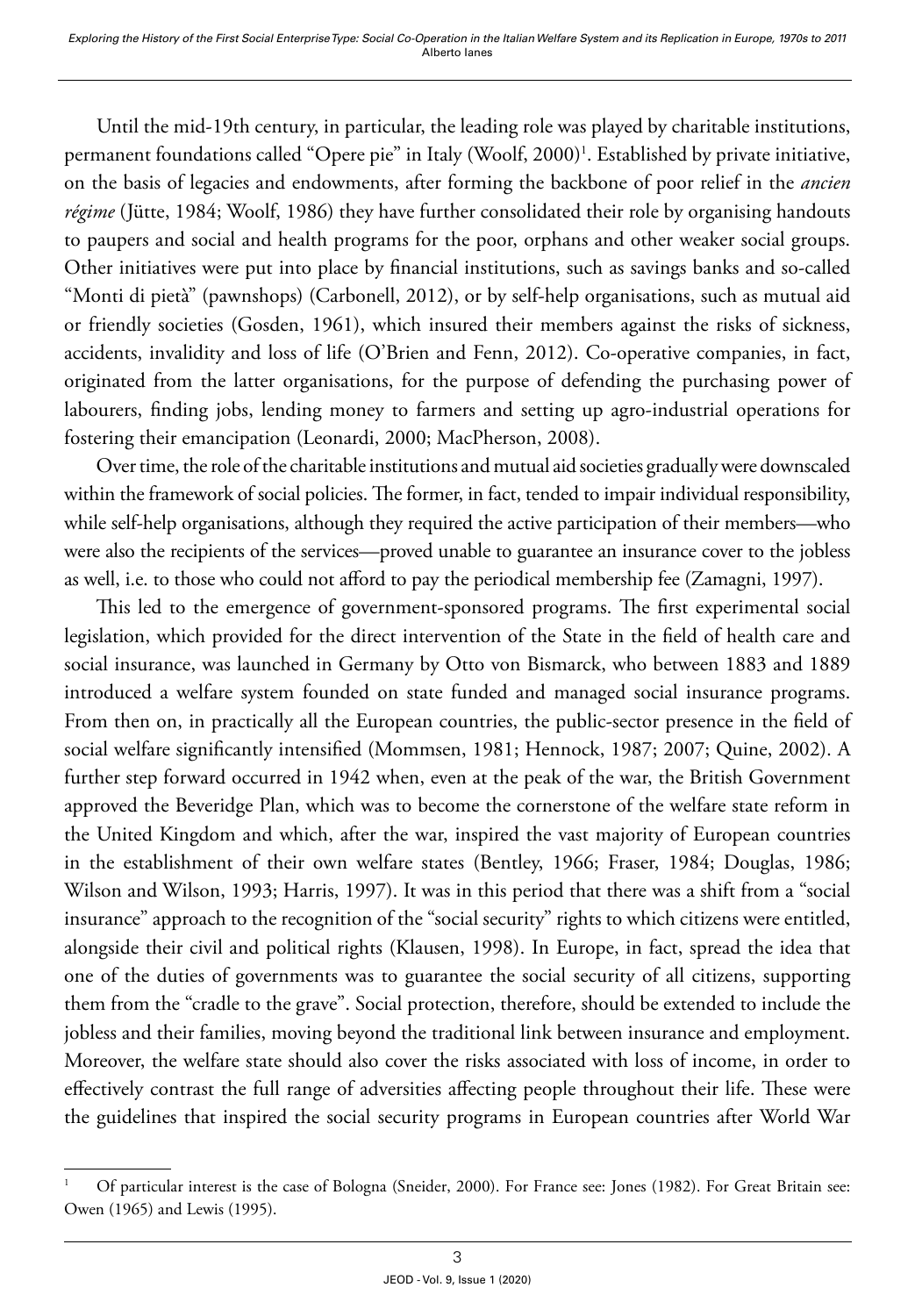II, albeit with differences from country to country, and eventually produced the various welfare systems: a mix between particularistic and universalistic inclusion. In particular, two main welfare models emerged: the German model, which continued to be based on workers' social insurance, and the Scandinavian model, which covered all citizens and all life's vicissitudes (Sven, 2014). Germany, France and Belgium adopted the former, the Scandinavian countries the latter, while other European countries—like Italy and the United Kingdom—preferred a mixed approach (Zamagni, 1997).

As a result, the welfare operations of charitable institutions and mutual aid societies dwindled and all but disappeared, as reflected in the words of Borzaga and Santuari (2001: 168) "In Italy, therefore, the action of charities and voluntary organisations was progressively replaced by the direct intervention of public authorities […]. This attitude towards non-profit organisations was strengthened between the First and the Second World Wars by fascism and, subsequently, by the building of the public welfare system"2 . In actual fact, however, in countries like Italy, the principles set out in the Beveridge Report—and enshrined in the Italian Constitution of 1948 (Conte, Rossi and Vecchi, 2011)—struggled to make the transition from constitution to implementation. Therefore, in the 1970s, a new interest emerged in non-profit private enterprises with social objectives, providing services to individuals and the community. Faced with a deeply transformed society, both economically and socially, and a welfare state finding it harder and harder to fulfil its commitments, the public sector inevitably found itself shrinking and giving more and more space to other organisations, whose roots could be traced back to the co-operative and volunteer tradition of many European countries and which had come to be called "non-profit" or "third sector"3 . Age-old solutions were thus rediscovered and renewed, adapted to the new needs, while original organisations were experimented, such as "social enterprises", which, together with the third sector as a whole, became a leading player in European welfare policies. "As to the concept of 'social enterprise',—say Defourny and Nyssens (2008a: 5)—it first appeared in Europe (a few years before it emerged in the United States), and more precisely in Italy, where it was promoted by a journal launched in 1990 and titled *Impresa Sociale*. The concept was introduced at the time to designate the pioneering initiatives for which the Italian Parliament created the legal form of "social co-operative" one year later. As will be shown, various other European countries have since passed new laws to promote social enterprises".

Therefore, "social enterprise" is an umbrella term that covers a broad range of organisations, which differ to a greater or lesser extent in their visibility, scope and dissemination, in the various

<sup>&</sup>lt;sup>2</sup> "The scaling down of the Italian non-profit sector began at the end of the nineteenth century. The first stage in the process was revision of the legislation on the Opere Pie, which the government and Parliament undertook primarily because the reform law of 1862 had not been uniformly applied or respected in the country's various regions" (Borzaga, 2004: 49-50).

<sup>&</sup>lt;sup>3</sup> Internationally, a literature appeared that analysed the non-profit sector from an economic perspective, although initially primarily in the United States: Weisbrod (1975; 1977); Hansmann (1980); Young (1980); Salamon and Anheier (1994).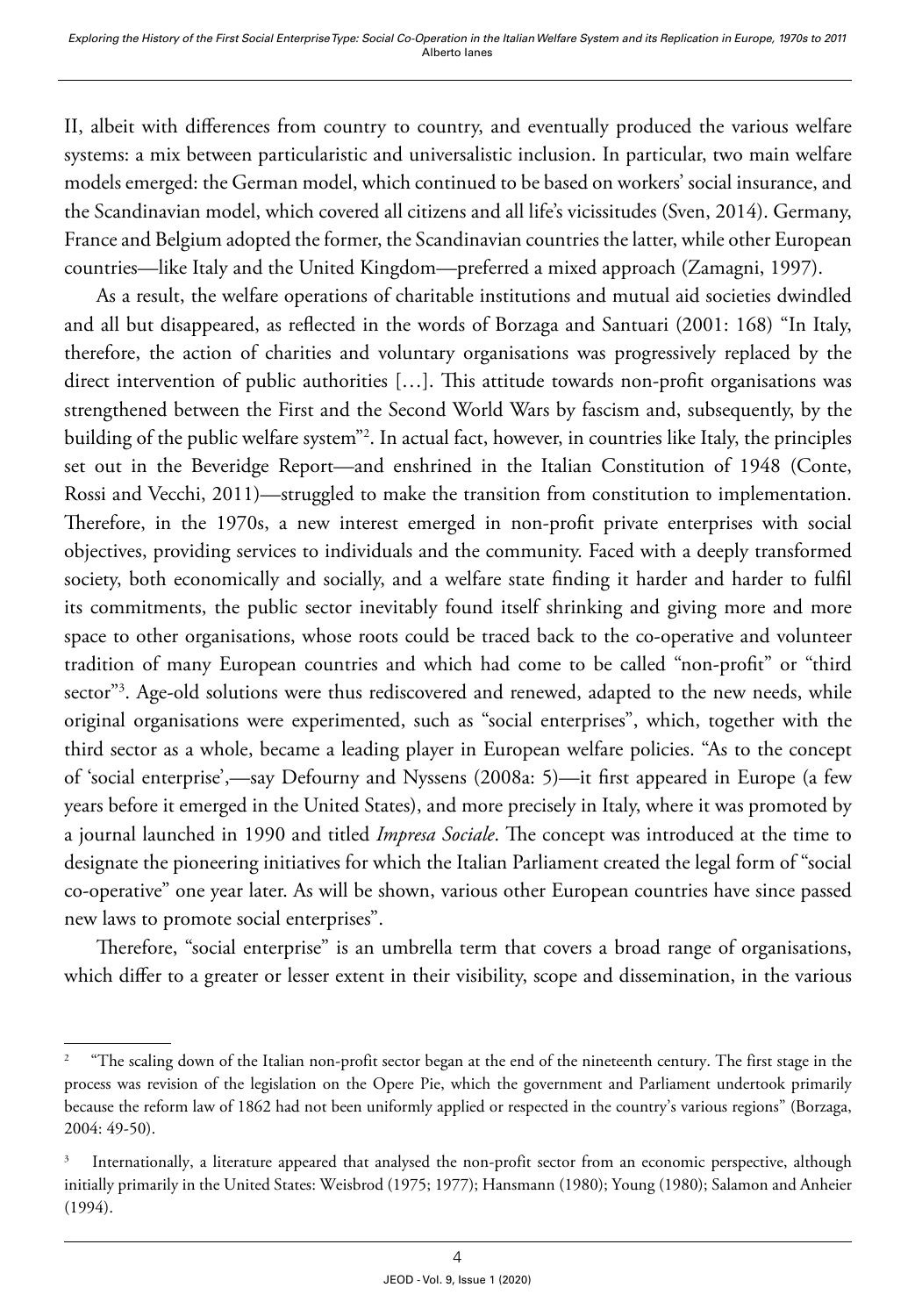countries (Galera, 2014)<sup>4</sup>, but which share the explicit pursuit of social objectives, in the world of business and in an on-going manner, by directly producing goods and services that benefit disadvantaged persons and the community at large.

#### **3. The crisis of the welfare state, the rise of the service industry and unemployment**

The economic situation in the 1970s was heavily affected by the "energy crisis", which peaked a first time in 1973, with the so-called "first oil shock", followed in 1979 by the "second oil shock"5 . Rising inflation and economic stagnation combined to form a mix referred to in economic literature as "stagflation" (Cornwall, 1984) triggering an economic cycle that generated massive unemployment.

The energy crisis significantly transformed the way people produced goods, lived and worked, which can be exemplified by the shift from the "triumphant" Fordist economic and industrial model —typical of the Italian boom between the 1950s and the 1960s, when the GDP increased by up to 6.7% per year (Brunetti, Felice and Vecchi, 2011)—to the loss of centrality of manufacturing and the growth of the services sector, providing services to businesses and individuals. The process proved seamless, there was no revolution of the sector of services. In the literature, the expression "neo-industrial" society is used, with reference to services to businesses, or "post-industrial" society, with regard to services to individuals (Fisher, 1935; Clark, 1951; Martinelli and Gadrey, 2000). Other factors have contributed to changing the living and working conditions of people, such as the competition from low-wage countries and newly industrialising countries.

In the 1950s and 1960s, personal services had increased more, in proportion, as well as the iconic goods of the economic boom—household appliances and automobiles—as seen above. Instead, in the following two decades, there was an increase especially in services to businesses (Battilani and Fauri, 2014), in which, however, Italy was not at the cutting edge. Therefore, the growth of these services can hardly be interpreted as an element of modernisation, but as a consequence of the economic crisis: the services sector was viewed as a sort of safety net, capable of absorbing the

<sup>4</sup> However, internationally, there is no common definition of "social enterprise"; in Europe, instead, the concept developed by the EMES network has been broadly accepted, focusing on several characteristics typical of its being an "enterprise", albeit with a "social" mission (Borzaga and Defourny, 2001; Defourny and Nyssens, 2008a). We may summarize the EMES definition as follows: "Social enterprises are not-for-profit private organizations providing goods or services directly related to their explicit aim to benefit the community. They rely on a collective dynamics involving various types of stakeholders in their governing bodies, they place a high value on their autonomy and they bear economic risks linked to their activity" (Defourny and Nyssens, 2008b: 5). This definition has been adopted by the European Commission, with the addition, alongside the terms "enterprise" and "social", of its specific "ownership and governance structure", with the identification of several key factors (European Commission, 2011; Galera, 2014).

<sup>&</sup>lt;sup>5</sup> "The 1973 oil crisis hit Italy roughly one year later, and was responsible for the only real fall in income during the entire post-war period; in 1975, Italian national income fell by 3.6 per cent" (Zamagni, 1993: 339).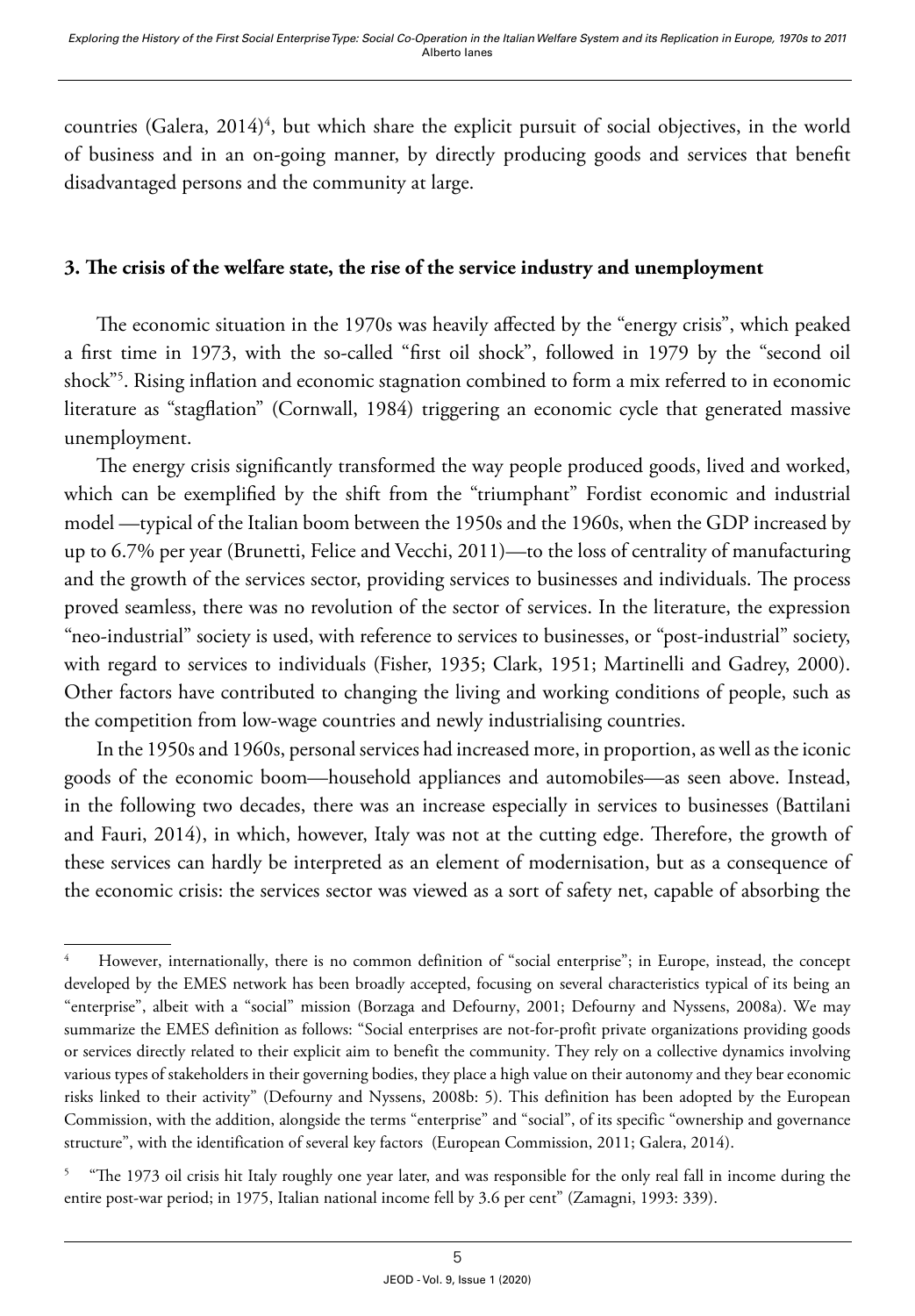workers made redundant, as a result of the major reorganisation process by the larger manufacturing companies. The manufacturing sector, in fact, was undergoing a deep transformation (Colli, 1998; Sforzi, 2002; Becattini et al., 2003; Becattini, 2004; Colli and Vasta, 2010 into the "industrial district" model; Rinaldi and Vasta, 2012)6 made up of many small enterprises (Bellandi, 1989) concentrated in the so-called "Third Italy" (Bagnasco, 1977) —as the central and north-eastern regions came to be known—with the focus of production shifting to the textiles, clothing and footwear sector and furniture, epitomised by the rising fashion brands and the "Made in Italy" label. The issue at stake was to improve competitiveness in a renewed—increasingly larger and international—market.

This transformation was part of a much broader process that, between the 1970s and the 1980s, resulted in the country's economy and society being dominated by three key concepts: unemployment, rise of the service industry and the welfare crisis.

Firstly, unemployment, consequence of the economic crisis, hit two extreme components of the labour market: young job seekers, mainly female, and workers close to retirement age who risked losing their jobs before they had made the necessary contributions to qualify for a pension. Unemployment was the consequence of the "hot autumn" of 1969 and of the two oil shocks of 1973 and 1979. In the autumn of 1969, in fact, action by the trade unions brought gains for their rank and file, such as wage increases and improved working conditions. However, it also increased the cost of labour and pushed up prices. Likewise, the increased cost of raw materials, particularly of oil, intensified inflationary pressures, which persisted throughout the 1970s and thereafter (Amendola, Salsano and Vecchi, 2011).

Inflation had enormous repercussions on the economy, first and foremost the loss of competitiveness by Italian goods, which negatively affected trade and the balance of payments. The government supported Italian exports on foreign markets by means of a currency devaluation policy, while attempts were made to tackle increasing oil prices by pumping new currency into the economy, with the result of spiralling inflation, which peaked at 18% in 1978 and 21% in 1980 (Battilani and Fauri, 2014). Moreover, monetary expansion was no longer possible from 1981, when the Bank of Italy became independent of the Treasury. This put a stop to the practice whereby the Bank of Italy was forced to finance the budget deficit by printing new money to buy the government bonds that the State was unable to sell on the market. Rising inflation was tackled by adopting highly restrictive economic and monetary policies. But these measures did little to bring inflation back to normal levels. Instead, they triggered stagflation, a fall in demand, and a general

<sup>6</sup> "The sense of belonging to a community is one of the characteristic features of these districts, as is the importance of the family, not only as a consumer unit but also as a producer, with an important interrelationship existing between productive activity and daily life. The organization of the district is not the responsibility of a hierarchical mechanism, but is carried out through market mechanisms and various unwritten local rules. Conglomeration favours the rapid spreading of innovation through the circulation of information and also labour —the labour-force being highly skilled in terms of both ability and knowledge pertinent to the working processes that characterize their industrial district" (Zamagni, 1993: 352).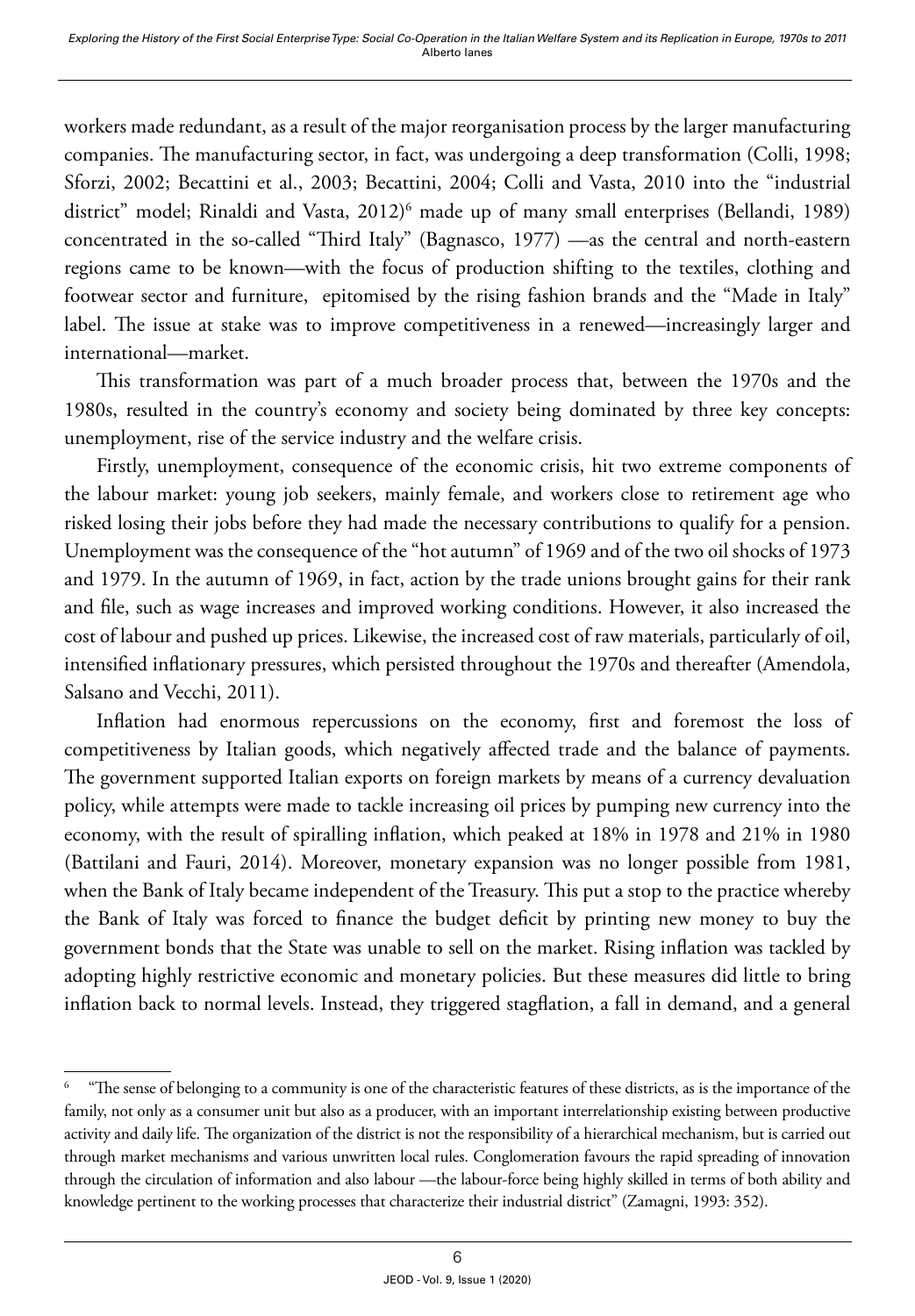slowdown of the economy, and—as said—a worrying increase in unemployment.

Yet other aspects characterised Italian politics and economics in this period: besides a rather fragile production system, which is a typical feature of the Italian model of economic development<sup>7</sup>, there was a shift in the average demand of products by households. The demand for the symbolic goods of the economic boom period—refrigerators, washing machines, TV sets and automobiles dropped proportionally, with an increase in the demand for personal services, relations, affection and closeness.

In 1979, a survey on poverty conducted by the Censis research institute identified the characteristic traits of a society undergoing transformation (Censis, 1979). The survey recorded the advent of so-called "post-materialistic poverty" or "new poverty" (Borzaga and Ianes, 2006; Ianes, 2009). Having satisfied the basic needs, such as food and durable and material goods, new non-material needs were emerging in Italian society. The new poverty included such aspects as mental and physical disabilities and all the other conditions produced by the more or less chaotic urban peripheries, such as the abuse of alcohol and drugs, a social evil that towards the end of the 1970s witnessed an exponential rise in the number of heroin addicts. This "new poverty" signalled the solitude of a significant part of the population, especially the elderly. They were entirely novel conditions, no longer linked to the condition of the working classes and peasants during the first Industrial Revolution, but resulting from a social condition primarily affected by relational issues. It was linked to the difficulties many people experienced in establishing positive relationships.

A revolution was under way also with regard to the world of women. The "housewife" stereotype was being increasingly challenged and family sizes were shrinking. These smaller families could no longer cope with certain tasks "at home", such as child minding and looking after the elderly, as had been the case before then.

New needs also arose from the achievement of certain social advances: for example, Law 180/78 (the so-called Basaglia Law), which ordered the closure of all mental asylums in the country. However, closing these institutions did not mean that the problem of mental illness had been solved, but merely transferred to society as a whole.

The Italian welfare state, built from the mid-20th century, proved unable to tackle this new situation with the required speed. It struggled to set up a safety net of social support capable of addressing these forms of social malaise, primarily related to the psychological universe of persons (Borzaga, 2004; Ianes, 2009).

<sup>7</sup> This fragility, write Alessandro Nuvolari and Michelangelo Vasta, is deeply-rooted in Italian history: "The Italian pattern of modern economic growth is […] a peculiar one, structurally characterized, on the one hand, by limited investments in R&D activities and in the broader educational system, and, on the other hand, by a limited capacity of generating innovations and being comparative in high tech industries […] Italy's position among the richest countries of the world is not to be regarded as firmly secured. […] In fact, the Italian model of development characterized by a scarce attention to innovative performance and by an in-built tendency to rely on a compression of the dynamics of real wages appears as an inherent fragile construction" (Nuvolari and Vasta, 2012: 28-29).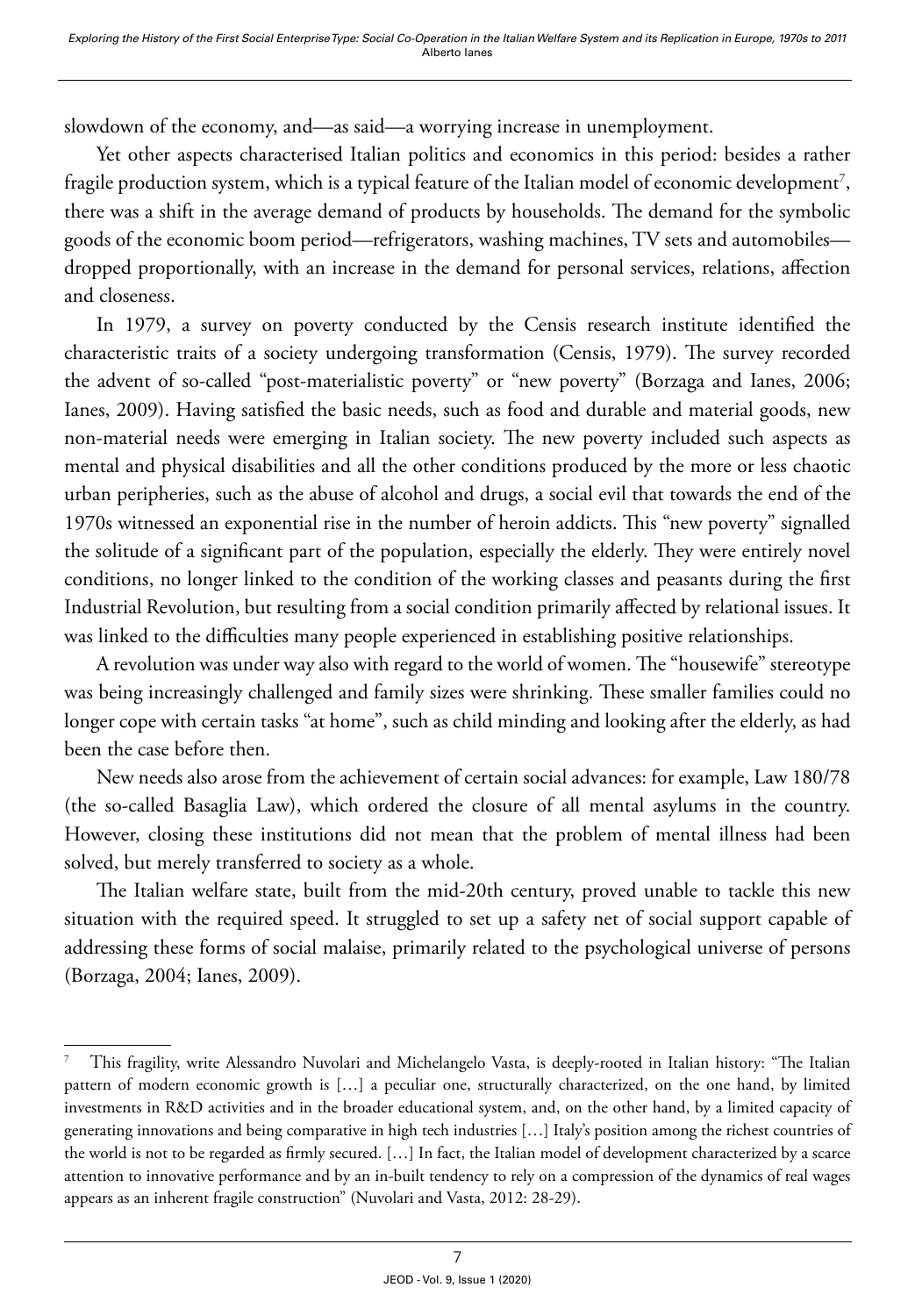The fragility of the public sector was, above all, of an organisational nature. The public welfare system was bound down by red tape and standard procedures and was, therefore, unable to meet the needs of users demanding proximity, tailored responses and relation-based actions. It even struggled to keep up with its routine day-to-day operations: a more effective national health service was completed only in 1978.

Yet these were years in which public spending skyrocketed, primarily because of an excessively generous pension system, bloated for electoral reasons, which reached an all-time high in 1973 when public-sector female employees were granted the right to retire after having paid national insurance contributions for only 14 years, six months and one day (Conte, Rossi and Vecchi, 2011). This meant that, between 1973 and 1990, the percentage of public spending for pensions rose from 12% to 17% of the GDP (Battilani and Fauri, 2014) "This was so much so that in 1997, although Italian social expenditure was lower than the European average with respect to GDP, social pensions expenditures amounted to 15.8 per cent of the GDP, as opposed to the European average of 12 per cent" (Borzaga and Santuari, 2001: 169).

Overall, in 1990, public spending accounted for 53% of the GDP. The increase was undoubtedly also due to the rise in the number of public-sector employees, although a very important role was played by the widespread patronage and corruption of the 1980s, which led to the "Republic of political parties" (well-illustrated in a book by a famous historian (Scoppola, 1997), giving rise to a system dominated by vote—buying and by the use of power aimed first and foremost at maintaining voter support. This process peaked in 1970 with the establishment of regional governments, which caused the national debt to soar exponentially, in proportion to the GDP, from 57.7% in 1979 to 99% in 1990, to about 125% in the following years.

The welfare state was the first to suffer serious injuries, because it could not be expanded without further increasing taxation, already seriously jeopardised by a high level of tax evasion. In fact, "the [...] increase in public spending was not met, however, by a tightening of fiscal measures, which politicians at the time thought would have been best left to a later date, when the social ferment of that moment had died down"(Zamagni, 1993: 338).

#### **4. Social co-operation: product and process innovation**

The public sector was unable to adequately respond to the problems posed by drug addiction, mental malaise, alcoholism, the caregiving needs of children and the elderly. As seen above, this was primarily due to organisational shortcomings—excessive standardisation of services—and financial aspects, against the backdrop of a welfare system that was focused more on paying out pension benefits than providing services (Borzaga and Ianes, 2006). "The only social services provided on a large scale by the Italian welfare system were education and healthcare—both supplied mainly by public institutions" (Borzaga and Santuari, 2001: 169).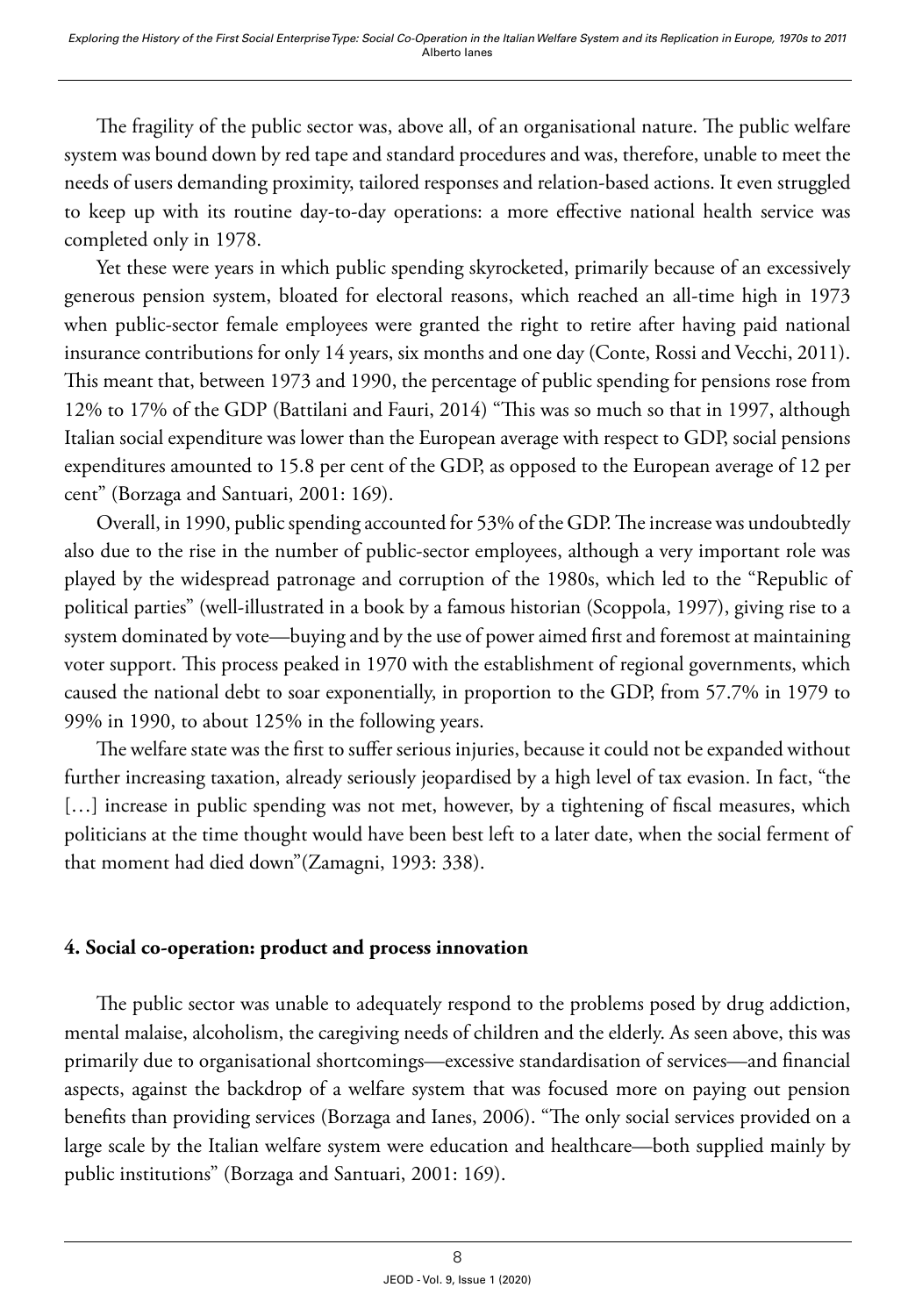Little action was taken in response to the difficulty of the state, but one initiative arose from that part of society most sensitive to new poverties, having acquired critical awareness from firstperson experience of the upheavals of 1968, or of the Vatican Council II, which had contributed to renewing the Church (Ianes, 2008)<sup>8</sup>. The Italian co-operative movement itself was strongly idealistic, stemming from two important cultural traditions: the Catholic co-operatives grouped in the political and trade association called "Confcooperative", and the Socialist and Communist inspired co-operatives united in the National League of co-operatives and mutual societies (*Lega nazionale delle cooperative e mutue*) (Zamagni and Battilani, 2010; Ianes, 2013).

During the 1970s, social activists within this cultural context set up a number of voluntary schemes that lately demonstrated to be the initial step toward more structured and emancipated organisational solutions. Indeed, the crisis of the welfare state was not temporary but definitive, and it could not be resolved with the usual tools of the public welfare system (Borzaga, Poledrini and Galera, 2017).

Given the State's by now definitive inability to provide these services, it became increasingly necessary to rely on the voluntary sector, which, however, required a new legal framework for officially recognising the role of volunteers and regulating the hiring and remuneration of qualified workers.

These early volunteers consequently examined Italian law for a legal arrangement that could give greater stability and continuity to a production of services that had been provisional since the first schemes of organized voluntary work. In other words, they sought to identify a legal form able to reconcile two apparently incompatible aspects: solidarity and entrepreneurship. However, few solutions were forthcoming: according to the Italian civil code, associations and foundations, for example, could not undertake business activities<sup>9</sup>.

Associations, in particular, were not allowed to hire paid employees on a permanent basis, while foundations, by their very nature, were not allowed to provide services. Their task, in fact, was to ensure the growth of their endowment funds for the specific purposes set out by their founding members. The only legal form able in some way to reconcile being business-like (that is, an efficient organization) with fiduciary relationships in pursuit of the community's general interest was the co-operative enterprise.

<sup>8</sup> Carlo Borzaga writes on the matter: "The promoters […] were groups of Catholic volunteers motivated by a belief in the importance of social commitment, as well as groups of parents and groups of practitioners in search of social policies as alternatives to institutional ones" (Borzaga, 2001: 185).

<sup>&</sup>lt;sup>9</sup> According to the Italian legal system the organisations envisaged in Book I of the Civil Code differed from those envisaged in Book V: "In the former, associations and foundations, which are the only two non-profit organisations provided for by the Civil Code, were conceived as pursuing ideal purposes, i.e. they should not have economic goals and activities or, at most, only marginal ones. By contrast, companies and corporations, which also include co-operatives, the aim of which was to secure profits or benefits for their owners. The Civil Code does not envisage the carrying out of productive activities, such as the provision of social services, by using not-for-profit organisational form" (Borzaga and Santuari, 2001: 169).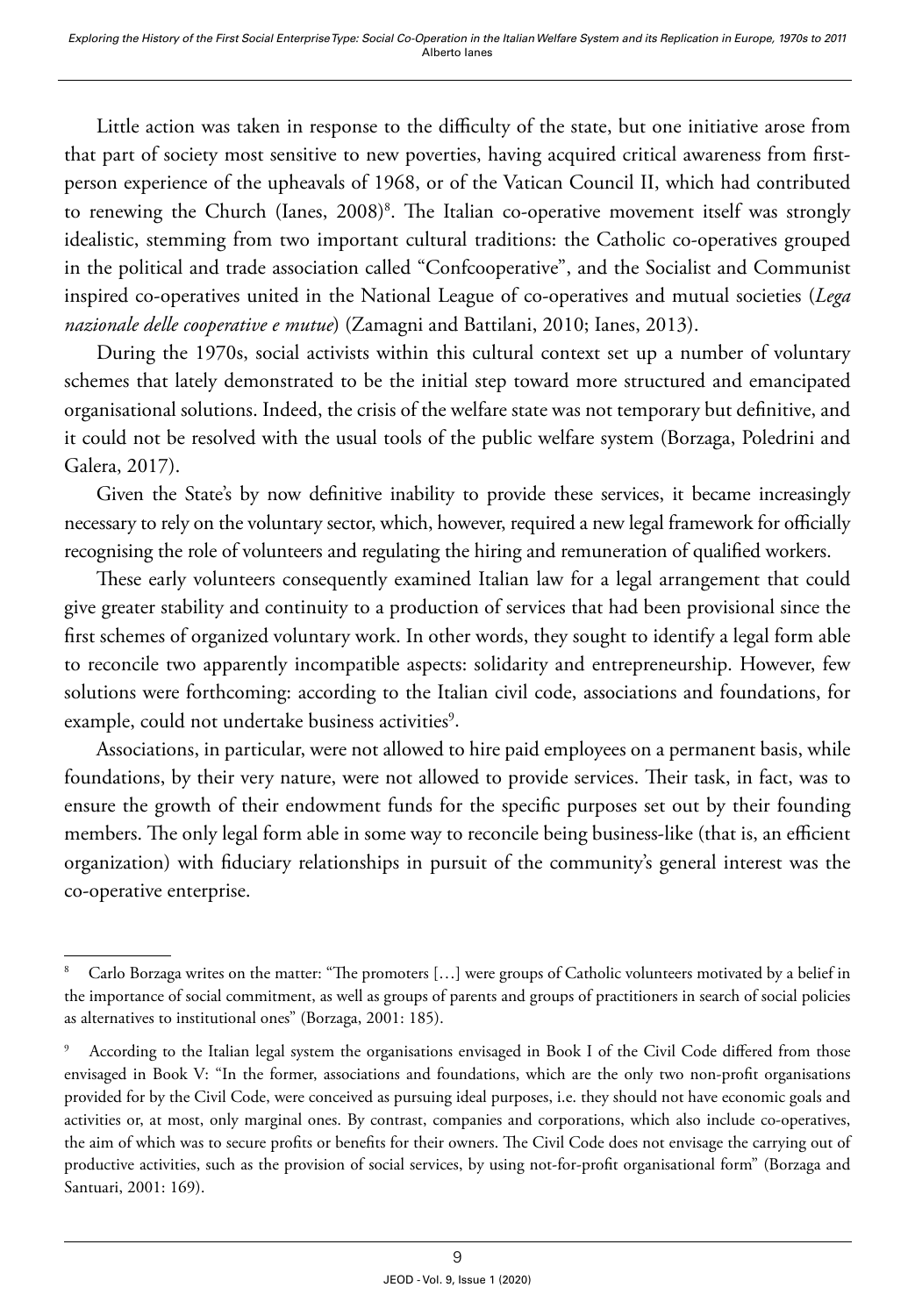The first more or less conscious form of social co-operative is thought to date back to 1963, when in the north Italian town of Brescia the "San Giuseppe" co-operative was established for the purpose of meeting the needs "of those who have less, but above all of those who are less" (Borzaga and Ianes, 2006: 99), in the words of its founder Giuseppe Filippini. This institution was particularly successful, although it did not inspire any emulators, at least not until the mid-1970s, when the formula attracted renewed interest, primarily for the reasons illustrated previously: the welfare crisis, the emergence of new forms of poverty, growing unemployment, rising drug addiction and mental malaise. Problems that, in the 1970s and 1980s, took on a wholly new dimension and—as we have seen—were initially tackled by the voluntary work sector and only later by social co-operation. Therefore, "several voluntary or advocacy organisations transformed themselves into co-operatives, or they established co-operatives"10.

Initially, social co-operation took on a number of different forms, depending on the circumstances, as social solidarity co-operatives, social services co-operatives and integrated production/work cooperatives. The latter were effectively production and work co-operatives, where disabled and nondisabled people worked side by side, united by a bond of solidarity: each worker received equal pay, but contributed to the enterprise according to his or her skills and capabilities. Social services co-operatives, instead, which also qualified as work co-operatives, emerged as a result of the freeze on recruitment in the public social and health care sector. In this case, qualified practitioners, mostly educators and social workers, decided to exploit their skills on the "market" by setting up cooperatives providing social services. The social solidarity co-operatives have yet another story, being established to provide social and care services not to their members but primarily to third parties, thus involving volunteers, workers and users.

Although each of these three types of co-operatives had differing original features, the social solidarity co-operatives had the most significant effects. The innovative potential of this form of co-operative, in fact, is clearly signalled by its capacity to break with the tradition of the Italian co-operative movement. Social solidarity co-operatives, in fact, went beyond the boundary of a mutual aid society whose mission was to meet the needs of its members, by adopting a wholly new approach for a co-operative, pursuing the general interest of the community. Until then cooperatives had been viewed as enterprises that, although they did not aim at maximising their profit, operated for the purpose of benefitting their members, to a greater or lesser degree. Secondly, these co-operatives ended up significantly reforming the ownership structure: from single- to multistakeholder, involving workers, volunteers and the recipients of the services (Borzaga and Tortia,

<sup>&</sup>quot;From the first research on this kind of co-op, carried out in 1986 [...] it appears that of the 496 co-operatives surveyed, 22.6 per cent had been formed by voluntary organisations and 15.9 per cent by associations. Only 50 per cent of co-operatives had been established as co-operatives from the outset. With regard to members, only 27 per cent were paid workers, whereas the rest were volunteers directly engaged in the activity, and more generally, supporting members. Only 21 per cent of the co-operatives surveyed did not have volunteers in their membership (in the northern regions, this proportion was 10 per cent)" (Borzaga and Failoni, 1990; Borzaga and Santuari, 2001: 170).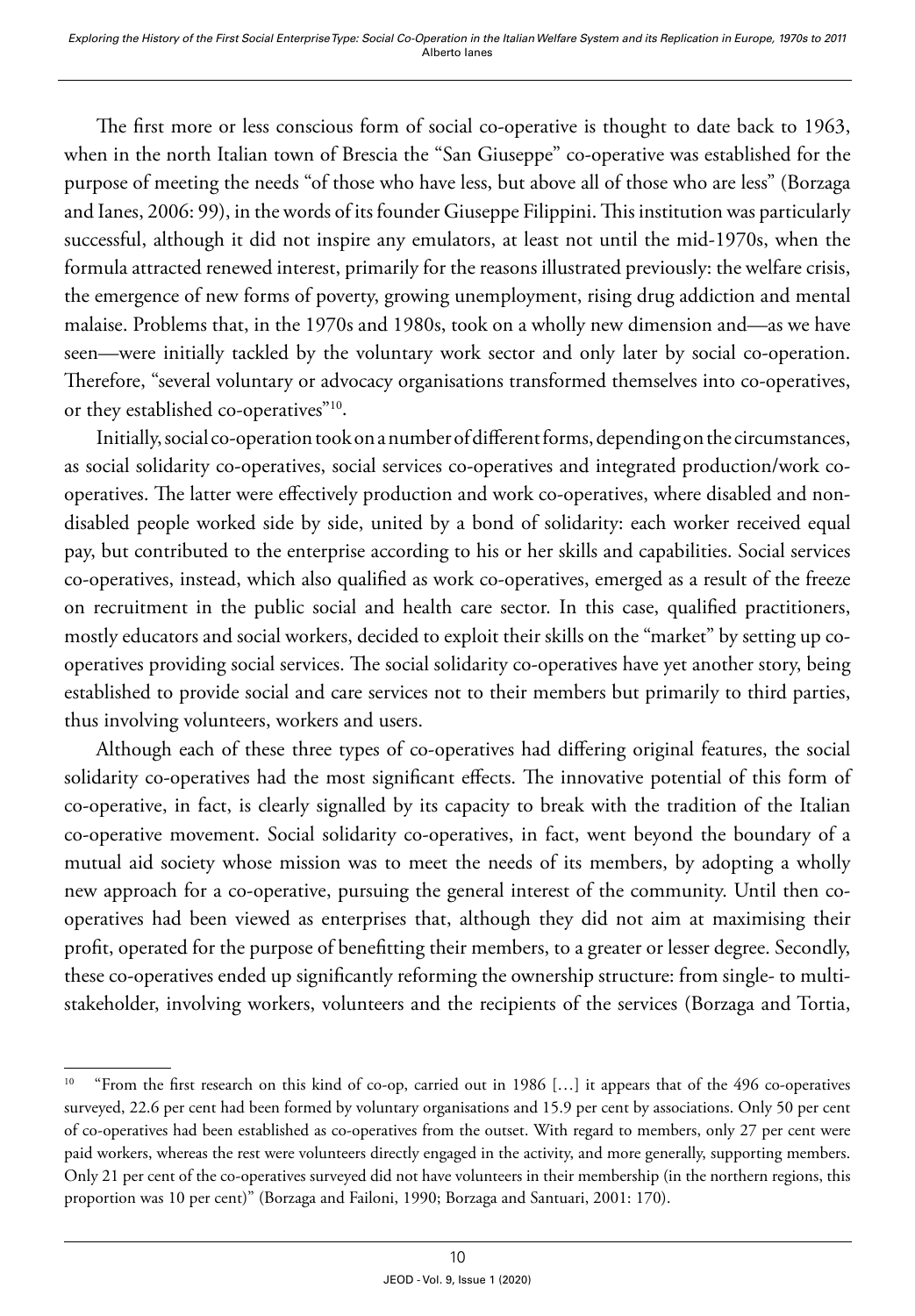$2010)^{11}$ . Therefore, social solidarity co-operatives included paid workers who provided their skills in exchange for a salary; the volunteer members, who joined the co-op to dedicate a part of their spare time to a project they felt was useful for the community at large; and the member consumers, who obtained a personal benefit from the co-operative. Clearly, social solidarity co-operatives did not have a homogeneous membership, as in the other types of co-operatives, such as production co-operatives, consumer co-operatives, or co-operatives set up to process or market agricultural produce, but a varied membership whose interests and aspirations differed to a certain extent, although they all shared the common goal of collectively pursuing the common good (Borzaga and Ianes, 2006; Poledrini, 2018).

The process was neither simple nor painless. The first social service co-operatives, in fact, often had ratification of their statutes denied by the courts on the ground that they breached the principle of mutuality, so that the co-operatives could not become operational<sup>12</sup>. As seen, the benefits of these co-operatives could be felt primarily outside the co-operatives themselves, often in favour of people who lacked mental capacity and who could not, therefore, form or become members of a cooperative. Furthermore, as said, the membership was not homogeneous but diversified, producing a multi-stakeholder type of organisation (Poledrini, 2018).

Two devices were used by social entrepreneurs to gain recognition as co-operatives. The first consisted in appealing invoking article 45 of the Italian Constitution, which recognizes the "social function"—and not solely mutualistic—of the co-operative enterprise. The second stratagem exploited an expression—"external mutuality" or "enlarged mutuality"—coined to extend the concept of mutuality from the exclusive interest of the co-operative's members to the general interest of the community. Thanks to these two devices, the first social service co-operatives obtained provisional permission to operate from the courts, which, on re-examining their statutes revised their opinions and ratified the statutes.

Yet, all this was a contrivance: these new co-operatives were neither mutualistic nor homogeneous. The benefits deriving from business-like management accrued largely outside the membership. Moreover, many of these organizations involved people with diverse aspirations: the social structure became multi-stakeholder. The business risk was assumed, as said, by stakeholders with differing aspirations and goals.

<sup>&</sup>lt;sup>11</sup> Generally speaking, Borzaga and Mittone distinguish between multi-stakeholder non-profit (MSNP) and limitedprofit (MSLP) organisations. "These organisations are the most recent among all those considered and their distinctive feature is the complex structure of the membership, which can include both consumers and workers as well as volunteers and even representatives of public bodies. A possible example of an MSNP is an association within which workers collaborate with volunteers to provide free services to disadvantaged people, and both categories (workers and volunteer representatives) sit on the controlling board. Examples of MSLP are provided by worker, volunteer and consumer cooperatives, like the Italian social cooperative" (Borzaga and Mittone, 1997: 16).

<sup>12</sup> See, for example: A. Scalv., Omologhe e disegni di legge, fasc. cooperativa "il Cammino", Diniego di omologa, Brescia, 18 febbraio 1986; A.Scalv., Omologhe e disegni di legge, fasc. cooperativa "la Bottega", Diniego di omologa, Brescia, 27 marzo 1986; A.Scalv., Omologhe e disegni di legge, fasc. cooperativa "il Girasole", Diniego di omologa, Brescia, 15 luglio 1986.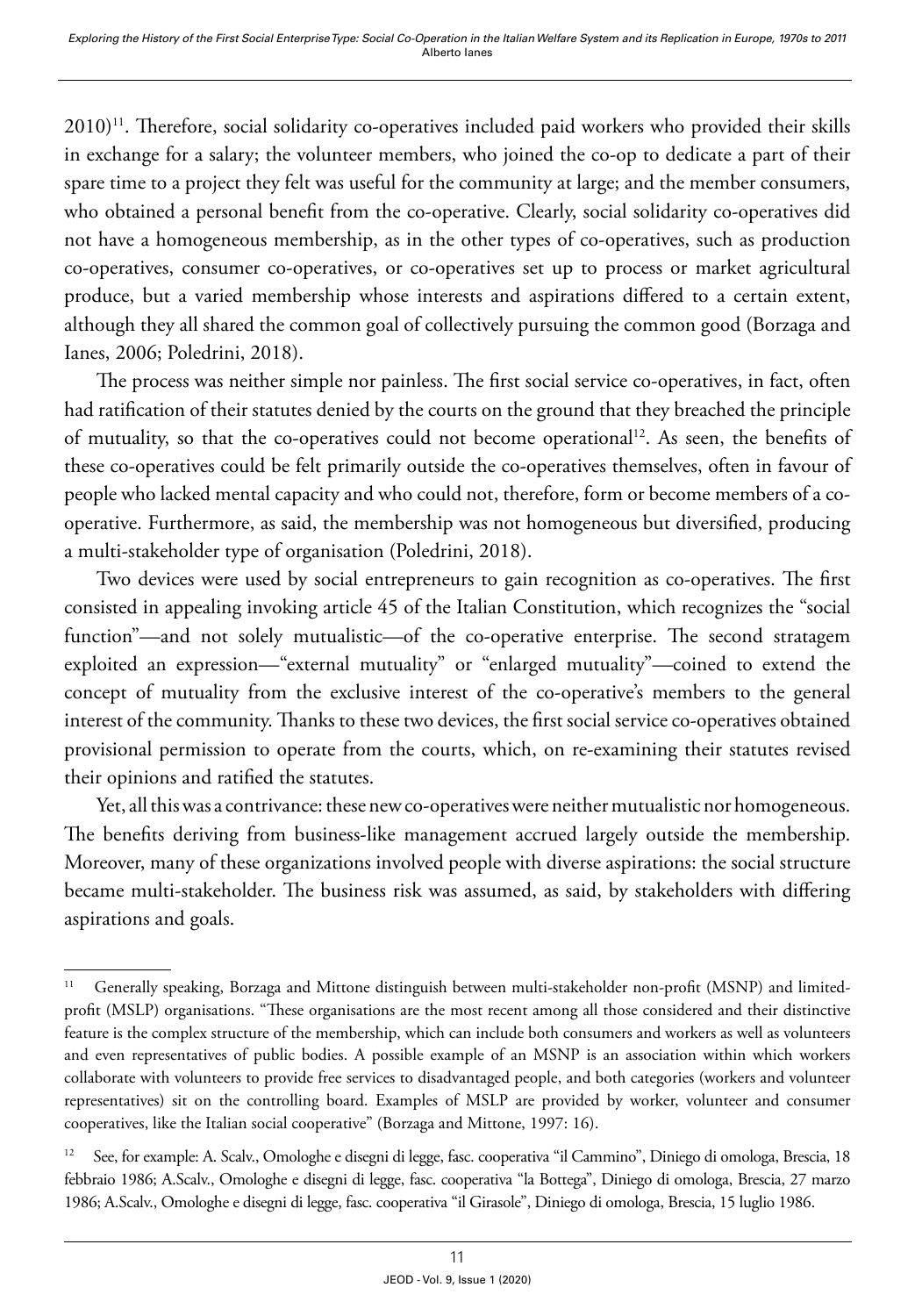## **5. Legal recognition and different approaches of Confcooperative and the National League of co-operatives and mutual societies**

Awareness of the different nature of this new co-operative with respect to the traditional form stimulated a debate that lasted for fully ten years, and on conclusion of which the approval of law 381/1991 gave social co-operatives a specific status and a recognized space of action. The greatest difficulty was finding a compromise on the issue of voluntary work. In the Catholic social cooperatives, supported by Confcooperative, volunteers played a significant role, because of which they campaigned in favour of a membership law providing that at least 25% of all members should be volunteers. Instead, the red co-operatives grouped in the League, wanted to keep the number of volunteers as low as possible, because they limited job opportunities, so they campaigned for a volunteer membership ceiling of 40% of the entire social co-op membership. Finally, after much debate, a compromise was found and Law 381/1991 was introduced, which contemplated not a minimum volunteer membership requirement, but a ceiling, which, however, was set at 50%—not 40%—of the membership.

The social co-operative was recognized as an organization delivering services of collective interest with the purpose of pursuing the general interest of the community<sup>13</sup>. In particular, article 1 of the law envisaged two possible types of social co-operation: "A-type" co-operation, concerned with the "management of social, health and educational services", and "B-type" co-operation, concerned with integrating disadvantaged persons into work through the management of various activities: agricultural, commercial and industrial, as well as others like the management of services (Borzaga and Ianes, 2006).

As observed by Marco Maiello (1998: 338-339), social co-operatives do not pursue any private interests, but those of the community. "It is recognised that a private individual, as an entrepreneur, produces and sells goods and services not so much in order to pursue his or her own interests as to achieve an objective of a collective nature. It should be emphasised that a co-operative does not lose its private nature by adopting a public one, but it is explicitly called upon to follow the "social function" recognised by the Italian Constitution (Section 45)" [...]. Finally—Maiello highlights— "section 1 of the law appears to go beyond the concept of benefiting members, which traditionally characterised the co-operative movement. The principle of benefiting members recognises that categories or groups of individuals share similar interests that can be furthered by working together in mutual agreement. The implementation of this principle in a commercial form represents the distinguishing feature of ordinary co-operatives. For social co-operatives the situation is somewhat different: its commercial activities are directed at its aim of providing benefits for the community and thus are not for the good of specific groups or categories but are of benefit to society as a whole".

<sup>&</sup>lt;sup>13</sup> According to Law 381/1991, social co-operatives operate "for the general benefit of the community and for the social integration of citizens".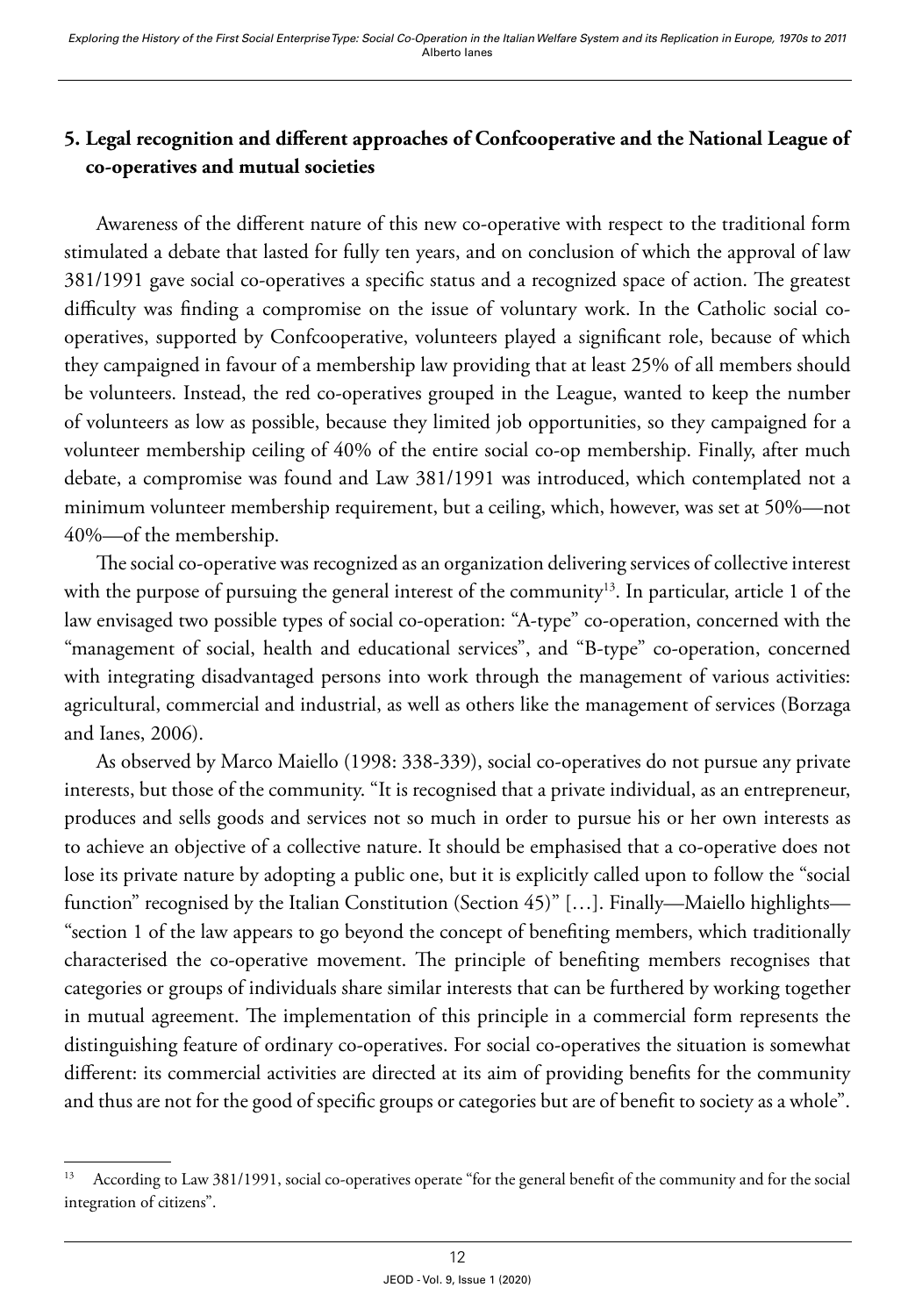From this point of view, social co-operatives may be considered innovative enterprises from two points of view: they introduced innovation in both products and goals (social and care services and the general interests of the community), and processes (changes in ownership, favouring the multistakeholder approach). Law 381 introduced the novel idea in Italy that a business may not only seek profits but also pursue the "common good", deliver social services, and actively engage in social policy delivery. It countervailed the traditional conception of an enterprise: as for-profit, first of all, but also co-operative in the strictly mutualistic sense as management of services only for members.

Historically, the two major groupings of Italian co-operatives supported two distinct approaches to social co-operation, relying on their respective leverage: the Catholic tradition grouped in Confcooperative and the "red" tradition, organised as the National League of cooperatives and mutual societies (*Lega nazionale delle cooperative e mutue*), which changed its name in 1996 to Legacoop. The member co-operatives of Confcooperative have privileged a network model known as the "strawberry field", consisting of many small geographically widespread social co-operatives, the key strong point of which is an in-depth knowledge of the communities within which they operate and for which they can therefore provide tailored solutions. They do not necessarily ignore the advantages of larger organisations, but feel that they must not necessarily grow, preferring instead to form a network consisting of provincial consortiums and a national consortium named after Gino Mattarelli (Cgm). On the contrary, the Lega member co-operatives have developed into larger organisations with many employees, offering a range of services in different sectors and geographical areas. The medium-to-large size of these co-operatives has enabled them to achieve economies of scale and to rely almost exclusively on their own resources, in order to cut back on costs without having to set up a consortium. The risk, however, in this case, was an impairment of the original co-operative and community focus (Battilani and Schröter, 2012).

Each approach obviously featured strengths and weaknesses, although in recent times there has been a "combination" of the two, in an attempt to reconcile community rooting and efficiency. This has led to the development, within Confcooperative, of large-scale co-ops and the presence in Legacoop of smaller organisations (Borzaga and Ianes, 2011).

This co-operative model has been especially popular from the 1990s onwards, after the increasing withdrawal of the public sector from the welfare system. This has led to a boom of the social private sector, and of social co-operatives, which have started providing social care services or helping disadvantaged people to enter the labour market, through the creation of partnerships with the public sector or by winning procurement contracts, thus overcoming the limitations and inefficiencies of the government. The approval of Laws 142 and 241 in 1990, later amended, has further driven this process. These regulations devolved most social and health care services to the regional governments, which, in turn, have been able to outsource them to third parties, including social co-operatives. Therefore, while at the beginning the first social projects undertaken by these organisations could receive no adequate support from government, following the approval, in 1990, of the two above mentioned laws, and of Law 381/1991, it was possible to create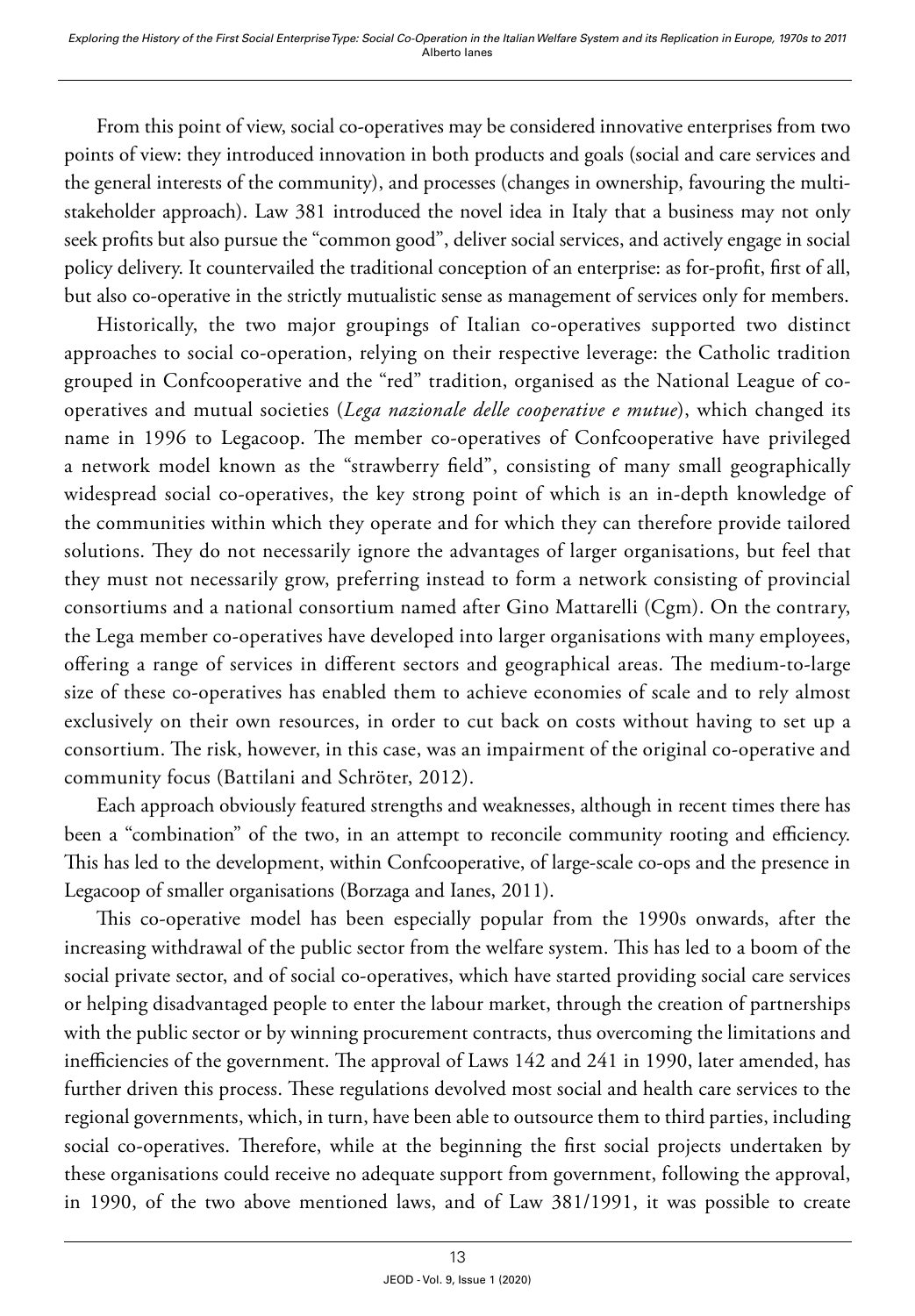an institutional and legal framework within which the public and private sectors could work together as partners, fostering the growth and development of social co-operatives. Moreover, the recent "fiscal compact" could also positively affect the development of these organisations, because the European Union requires Member States to reduce government indebtedness, with the introduction of tight budgetary constraints, with further cuts in government spending and the provision of services by the public sector.

Overall, the awarding of social services contracts to social co-operatives, under tendering and procurement proceedings, has shown itself to be a good solution, because it can offer tailored services closer to the community, and remedy certain pockets of inefficiency in the public sector, while at the same time managing to cut back on spending. The generalised downscaling of the welfare state, which is taking place in most European countries, and the transition to the so-called "welfare society", has, of course, produced and produces a number of criticalities and some rather unfair aspects. Examples of this are the cases of low wages paid, in some cases, to the employees of social co-operatives, although – it must be admitted – an extensive literature proves that the low wages are compensated by a higher degree of satisfaction of the co-op operatives, who identify with the social mission of their organisation because they are inherently motivated (Frey, 1997; Borzaga and Tortia, 2010; 2015). This, however, is not always true, as highlighted by the recent episodes of corruption that have involved several social co-operatives, in particular the Rome-based "29 giugno" co-operative and several sectors of the Rome government, in respect of some rather dubious and hardly transparent dealings in terms of procurement procedures, and the poor use of public money this entailed. Therefore, the problem of fake co-operatives, set up by unscrupulous people simply to take advantage of tax benefits, who could not care less for the spirit and mission of real co-operatives, also applies to social co-operatives. This phenomenon could contaminate the entire co-operative movement, so the two major co-operative umbrella organisations—Confcooperative and Legacoop—have collected signatures for a people's bill called "Stop the false co-operatives", designed to prevent wrongdoers from using the co-operative spirit for all the wrong reasons, simply to pursue personal interests, while violating the law and defrauding the central State.

#### **6. Quantitative aspects**

The evolution just described has been reflected in the quantitative aspects of the growth of social co-operatives. The first survey on the phenomenon was conducted in 1987, and it already highlighted the characteristic features of these organizations, but also their potential for growth and development. As of 31 December 1986, the 496 co-operatives surveyed had 4,265 voluntary members. There were also 4,057 worker members, 2,277 non-member volunteers, and 704 employees. To these were added 2,412 disabled members, and the 22,684 users of the services supplied by the co-operatives (Borzaga and Failoni, 1990).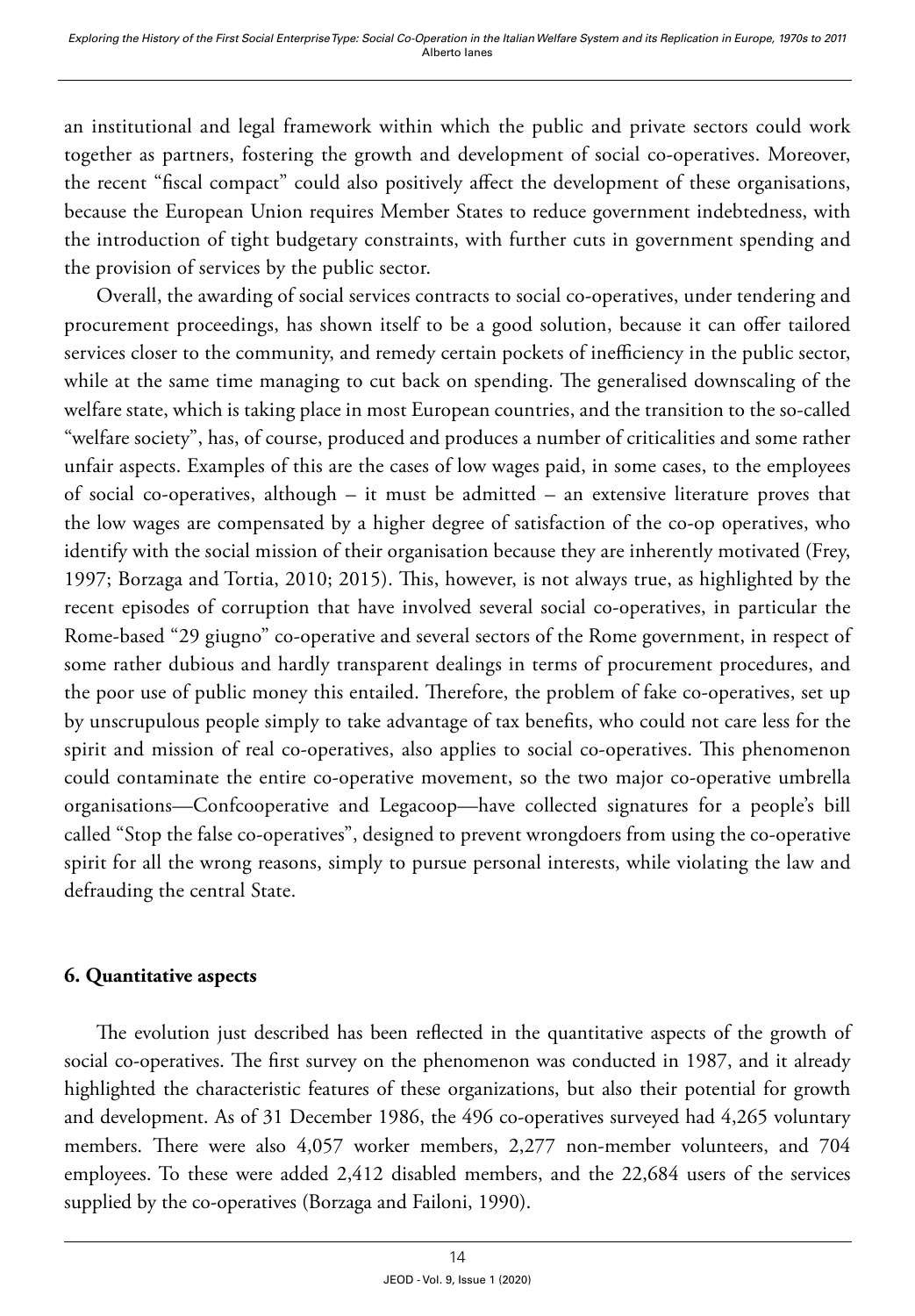At the time of approval of law 381/91, which regulated social co-operatives, co-operatives were estimated at just over one thousand in number. The figure rose to around three thousand in the mid-1990s, and then grew further to 7,363 as of 31 December 2005, as reported by the Italian National Institute of Statistics (Istat) survey (see Tables 1 and 2).

| 2003                             |        |        |                              | 2005                   |       |        |        | 2011                      |                        |       |        |
|----------------------------------|--------|--------|------------------------------|------------------------|-------|--------|--------|---------------------------|------------------------|-------|--------|
|                                  | A-type | B-type | (Mixed<br>$A + B -$<br>type) | Consortia<br>of co-ops | Tot.  | A-type | B-type | Mixed<br>$(A+B-$<br>type) | Consortia<br>of co-ops | Tot.  | Tot.   |
| $Co-ops(N.)$                     | 3,707  | 1,979  | 249                          | 224                    | 6,159 | 4,345  | 2,419  | 315                       | 284                    | 7,363 | 11,264 |
| Value of output<br>(million EUR) | 3,107  | 1,020  | 169                          | 530                    | 4,826 | 4,133  | 1,354  | 215                       | 680                    | 6,382 | n.a.   |

**Table 1. Number of co-operatives and value of output by type (2003-2011)**

*Source*: our calculations on data from Istat (2006; 2007; 2011).

|  |  | Table 2. Human resources, users and disadvantaged users of social co-operatives (2003-2011) |  |
|--|--|---------------------------------------------------------------------------------------------|--|
|  |  |                                                                                             |  |

|                                          | 2003      | 2005      | 2011    |
|------------------------------------------|-----------|-----------|---------|
| Volunteers                               | 31,879    | 34,626    | 42,368  |
| Paid personnel                           | 189,134   | 244,223   | 320,513 |
| Users of A-type co-ops                   | 2,403,245 | 3,302,551 | n.a.    |
| Disadvantaged personnel of B-type co-ops | 23,587    | 30,141    | n.a.    |

*Source*: our calculations on data from Istat (2006; 2007; 2011).

Over 70% of the more than seven thousand co-operatives surveyed in 2005 had been constituted since 1991, a figure indicative of the recent development of the phenomenon and its exponential growth—as noted by Istat—especially in the period 1996-2000. Out of the total of 7,363 cooperatives, 59%, equal to 4,354 units, belonged to the A-type category, in that they delivered social, health and educational services, whilst 32.8%, corresponding to 2,419 co-operatives, were of B-type, and were therefore engaged in the work integration of disadvantaged persons. There were then 315 co-operatives which were mixed, in that they undertook the activities foreseen for A-type and B-type co-operatives, although, as will be seen, there were relatively few of them. Finally to be mentioned are 284 consortia, which represented 3.9% of the total. In 2003, co-operative members numbered 262,389, of which 255,583 were physical persons and 6,806 legal persons, a 19% increase on 2003. Another interesting finding with regard to the social base of co-operatives concerns the diverse types of members of which they were composed, and the consequent diverse forms of ownership. The survey results show that 81.1% of co-operatives associated several categories of stakeholders, although only 21.1% had more than three of them. This confirms a distinctive feature of the phenomenon: the ownership form mostly frequently assumed by social co-operatives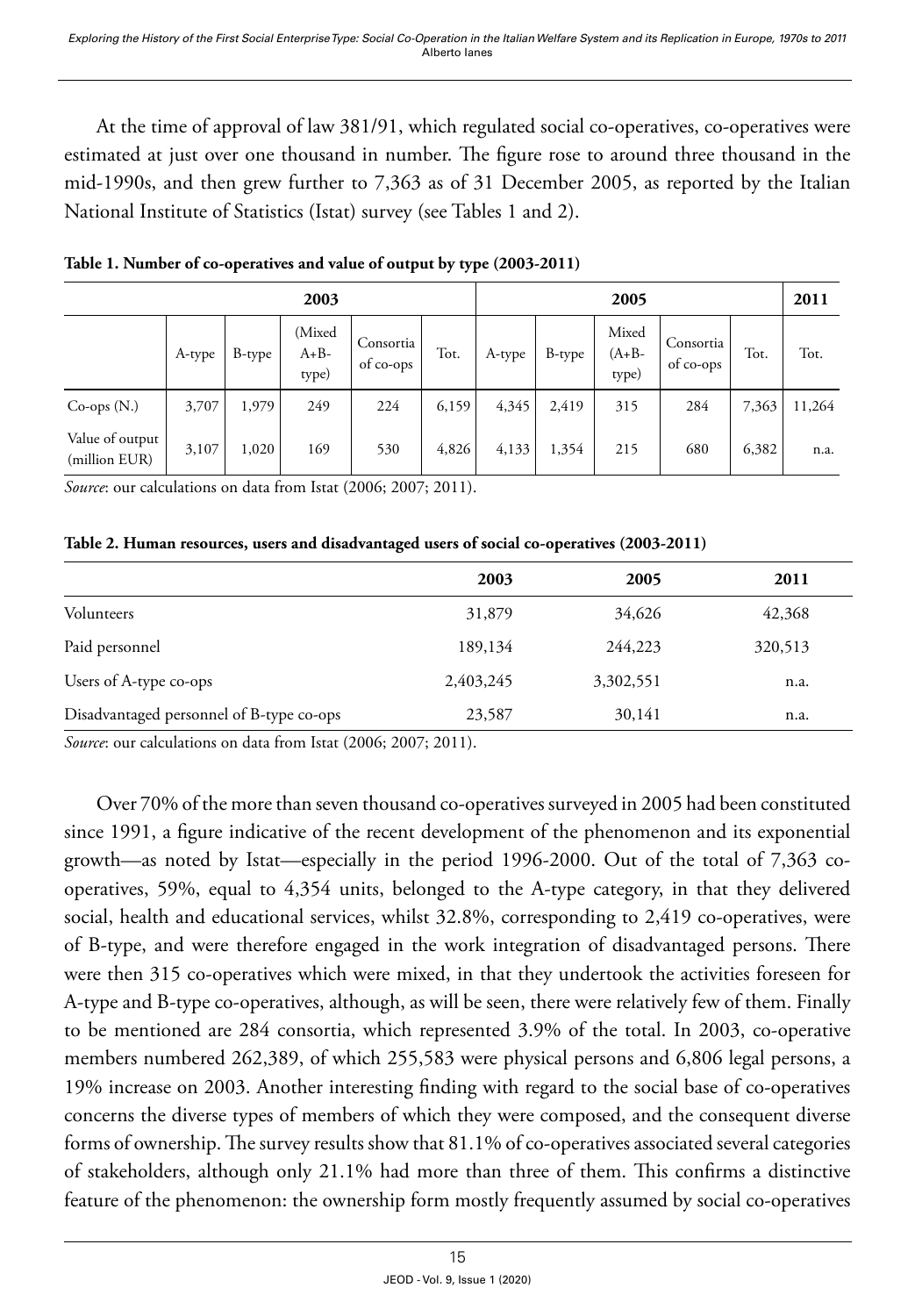is of the multi-stakeholder type, even though the number of categories represented is small.

With reference to economic aspects, in 2005 the social co-operation movement achieved an output amounting to around 6.4 billion EUR, assuring paid employment for 244 thousand workers and involving more than 34 thousand volunteers. The sector is largely female, given that 71.2% of its personnel are women. Inspection of the main activities undertaken and the composition of users shows that in 2005 the majority (59.1%) of A-type co-operatives delivered social assistance, particularly in the home (36.5% of co-operatives) and largely in the form of childcare, which accounted for 28.8% of users. B-type co-operatives were mainly concerned with the work integration of persons with physical, mental or sensorial disabilities. In 2005, the users served by A-type co-operatives numbered more than 3.3 million, a 37.4% increase on the 2003 figure. B-type co-operatives involved 30,141 disadvantaged persons in work entry schemes, recording a 27.8% increase with respect to 2003.

Unfortunately, the latest Istat figures relating to the 2011 census, are not as detailed as other statistical surveys. In any case, they show that, in the census year there were 11,264 social cooperatives employing 320,513 people, plus 43,082 external workers and 42,368 volunteers.

This brief statistical survey testifies to the presence of a phenomenon that, though limited with respect to the economic system as a whole, achieves levels of performance and growth, in terms of employment, services delivered, and users, often several times higher than those recorded by other business forms. This has enabled the social co-operative movement to put itself forward as an actor able to furnish satisfactory responses within Italian social policies.

#### **7. From Italy to Europe: the different degrees of social enterprises**

The original nature of social co-operatives in Italy, as a prototype of social enterprises in Europe, can be measured—as we have seen—not only by the dimensional growth of the phenomenon, but also by observing the interest raised by this formula in other European countries. In many of these, similar organisations were set up and then adequately regulated. Social enterprises were therefore "institutionalised" across Europe according to two distinct approaches. In some countries, based on the Italian model and Law 381/91, the co-operative form was used as a blueprint, albeit adapting it to the production of social services and the work integration of disadvantaged people. Like in Italy, the legislators in these countries intervened later on, simply ratifying a phenomenon that had sprung up from the grassroots. This means that practice has defined the prototype of the social enterprise, although the subsequent legal recognition has enabled its institutionalisation and subsequent growth in numbers. In these cases, civil society has proved more proactive than politicians, confirming the bottom up approach prevalent in this sector. In other cases, however, social enterprises were given a specific legal form, in an attempt to differentiate them from the cooperative (Galera and Borzaga, 2009; Galera, 2014). Generally speaking, "social enterprises were initially established as associations in those countries where the legal form association allows for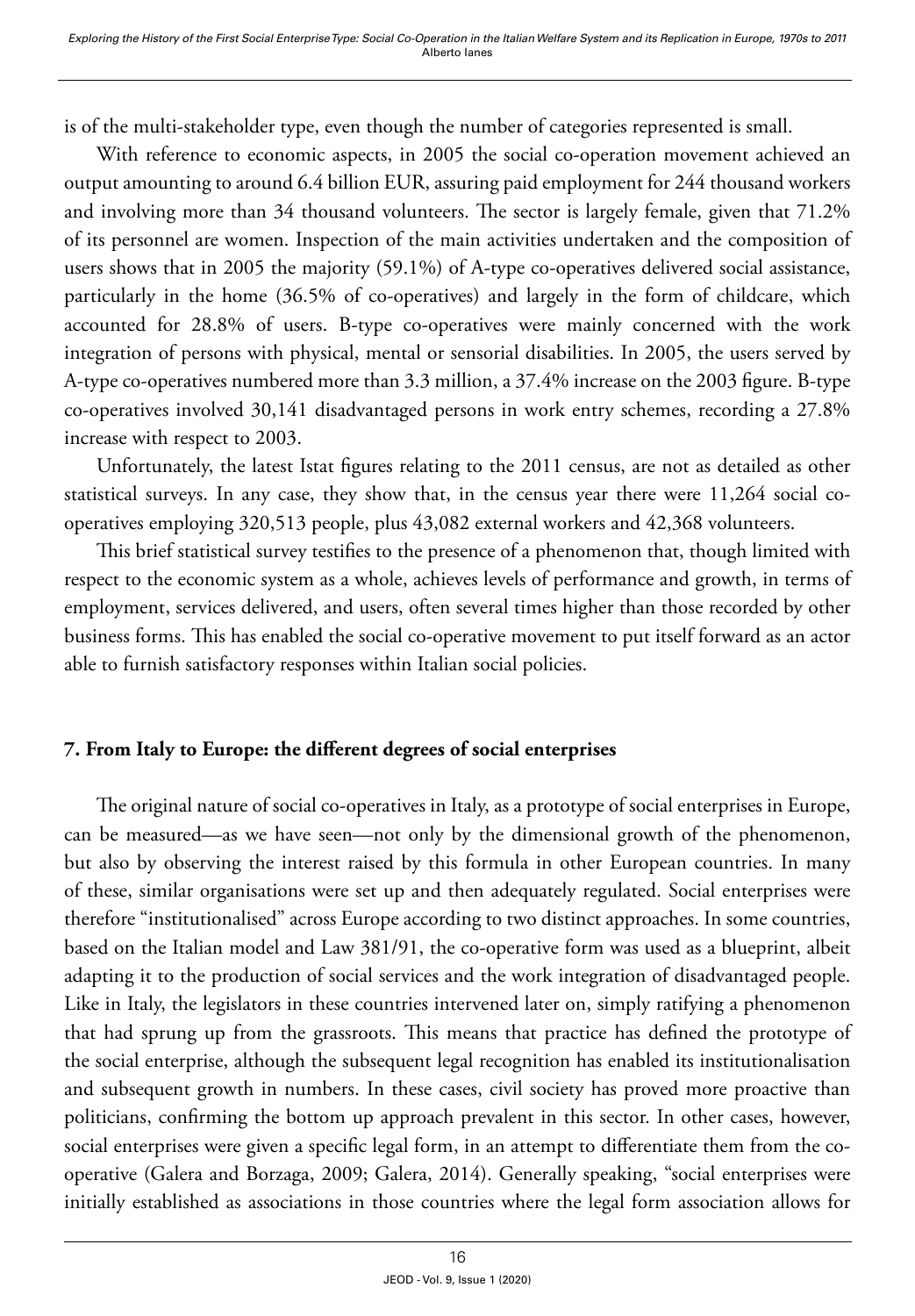a degree of freedom in selling goods and services on the open market […]. In countries where associations are more limited in this regard, such as the Nordic countries and Italy, social enterprises were more often created under the legal form of co-operative. Co-operatives are more interesting as they have a clear entrepreneurial nature" (Galera and Borzaga, 2009: 218).

This resulted in social enterprises being assimilated to co-operatives in Portugal, Spain, France, Greece, Czech Republic and Croatia, while in Belgium and the United Kingdom they were given the opportunity to take on a broader range of legal forms. This latter solution was also adopted by the more recent law on social enterprises in Italy (Legislative Decree 155/2006), which now complements—without replacing it—the previous law on social co-operation (Law 381/1991) (Borzaga, Poledrini and Galera, 2017).

Looking into some of the most representative cases, in 1998 Portuguese legislators embarked on the reorganisation of the entire sector introducing the *Cooperativas de solidariedade social*, which grouped both the supply of services and the work integration of disadvantaged persons (Perista, 2001; Perista and Nogueira, 2006). Spain followed suit, in 1999, with a national law on *Cooperativas de iniciativa social,*  focusing on both education and social and health care, while a dozen Regions introduced regulations for work integration co-operatives (Vidal, 2001). In France, the law establishing the *Société Coopérative d'Intérêt Collectif* (SCIC) was passed in 2001 to regulate co-operatives with an explicit social mission, featuring, inter alia, democratic governance mechanisms. Moreover, the members of SCICs are required to belong to at least three different groups of stakeholders, but always including users and workers (Fraisse, 2008). More recently, in 2006, Poland introduced a form of social co-operative aimed at the social and work integration of disadvantaged persons: at least 50% of the workforce of these co-operatives must be affected by a mental or physical disability (Leś, 2004; 2008). Even more recently, various types of social co-operatives have been introduced in Greece, the Czech Republic and Croatia, although the process is still ongoing. The latter are all variations of the Italian model.

The case of Belgium is a different story. Here, social enterprises were not linked to the social cooperative, but "new legal brands for social enterprises" (Borzaga and Galera, 2014) were introduced. Since 1995, in fact, articles 661-669 of the Belgian Civil Code provide that all businesses may qualify as *Societé à finalité sociale*, provided that they comply with certain conditions (Nyssens, 2008). In particular, this type of enterprise must be non-profit making, must not distribute profit except to a very limited extent, and they must specify their role as combating social exclusion (Defourny and Nyssens, 2001)<sup>14</sup>. In addition, Galera and Borzaga (2009: 221) write, "the enterprise must produce a special annual report indicating how it went about achieving its welfare goals; any member of staff must be allowed to become a partner after a year of commitment to the enterprise; any member of staff who terminates a work contract loses his status as a partner; in the event of liquidation, any surplus, after all liabilities have been met and the partners have been reimbursed for their outlay, is allocated in keeping with the enterprise's welfare goal (it has to be given to another *société à finalité* 

<sup>&</sup>lt;sup>14</sup> "This legal status has met with only limited success since it brings with it a considerable number of requirements in addition to those associated with the tradition company" (Defourny and Nyssens, 2001: 47).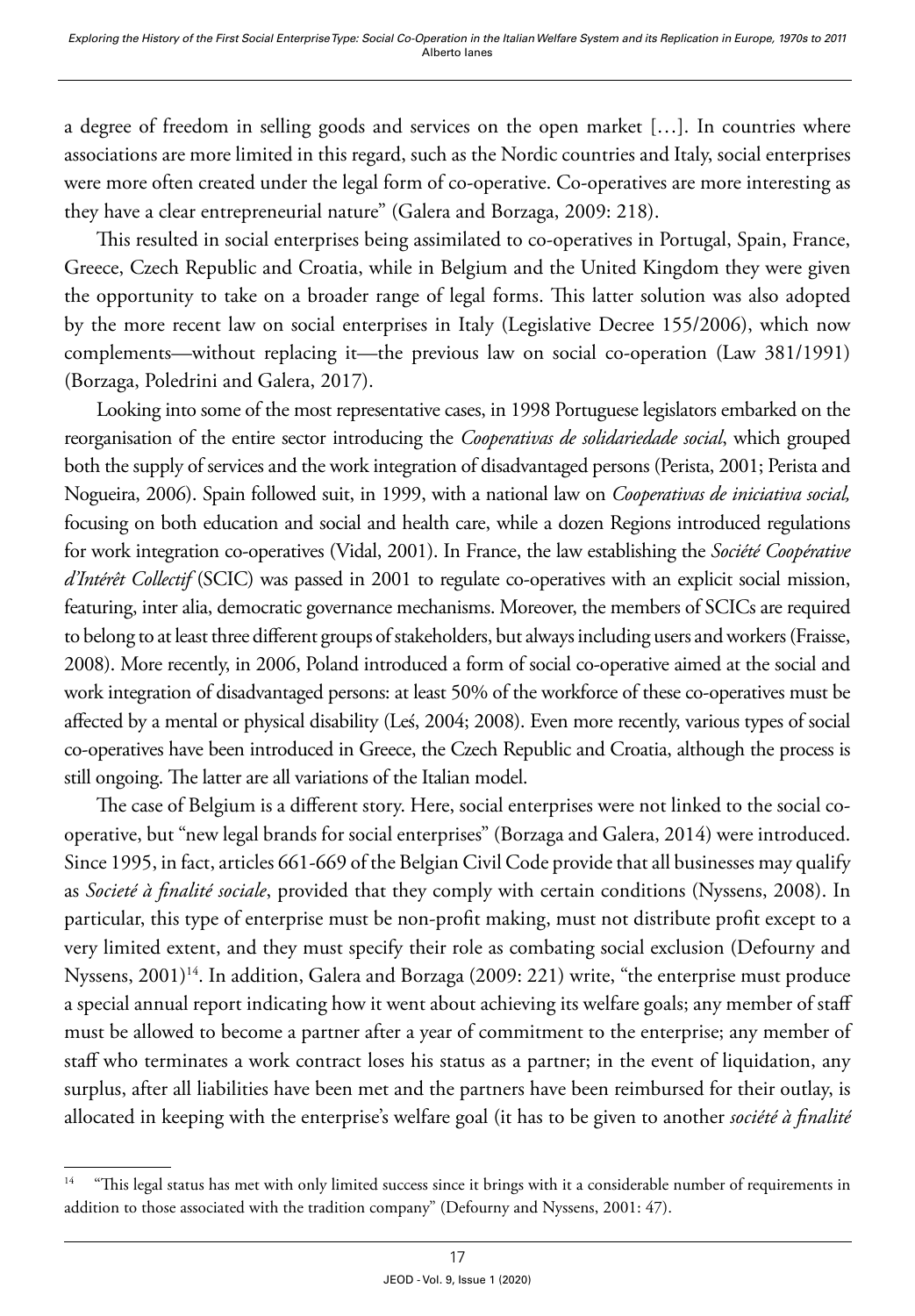*sociale* or association *sans but lucrative)*". Due to the complexity of the requirements, this legal status was adopted, between 1996 and 2006, by no more than 400 enterprises. It is moreover worth noticing that the articles of the Belgian Civil Code providing that all businesses may qualify as *société à finalité sociale* have been repealed in 2019. A national accreditation scheme that is applicable only to co-operatives was introduced, which enables the identification of co-operatives that pursue explicit social aims (European Commission, 2020).

As mentioned above, Great Britain and Italy too have extended the qualification of "social enterprise" to a range of different types of organisations, based on their having certain characteristics. In Great Britain, for example, Community Interest Companies (CICs) are private limited companies regulated by the Commercial Code. They can carry on any type of business, provided that this is done in the interest of the entire local community, in favour of which any profit should also be reinvested. Before qualifying and being allowed to operate, these companies must pass a Community Interest Test. Each CIC must provide specific guarantees with regard to the assets it owns, which must be tied to a social purpose. They must also deposit an annual Community Interest Report on the activities carried out. The CICs do not have tax benefits, but are subject to simplified rules compared to other organisations, and may finance themselves by issuing shares on the market, thanks to the possibility of remunerating them with a small distribution of profit (Regulator of Community Interest Companies, 2007; Spear et al., 2009).

Finally, regarding Italy, social co-operatives had already been regulated by Law 381/91, but since then complementary — and not replacement — provisions have been introduced, with regard to social enterprises (Law 118/2005, perfected by Decree 155 of 2 March 2006) (Fici and Galletti, 2007). The aim of the new law was to further free the potential expressed by social co-operatives by removing certain limitations. This has been done by moving in two directions. On the one hand, the range of activities that can be carried out by social enterprises has been extended, way beyond social services (A-type social co-operatives) and the work integration of disadvantaged persons (B-type social co-operatives). In particular, the law accurately identifies the goods and services that social enterprises may produce. They include education and training, environmental protection, the valorisation of the cultural heritage, social tourism, research, cultural services and out-of-school training. On the other hand, the law provides that all organisations, associations and businesses recognised by the Civil Code may qualify as "social enterprises", provided that they comply with certain specific rules. Therefore, besides social co-operatives, other types of organisations may pursue general interest objectives, and therefore call themselves "social enterprises", such as traditional cooperatives, associations, foundations, private and public limited companies<sup>15</sup>. These must be private companies, not controlled by a public or for profit entity, they must be established for non-profit purposes and feature mechanisms for fostering participation by users and employees, and their

<sup>&</sup>lt;sup>15</sup> To measure the size and diffusion of social enterprises in Italy, several important research reports have been conducted: Borzaga and Zandonai (2009), Venturi and Zandonai (2012)*.*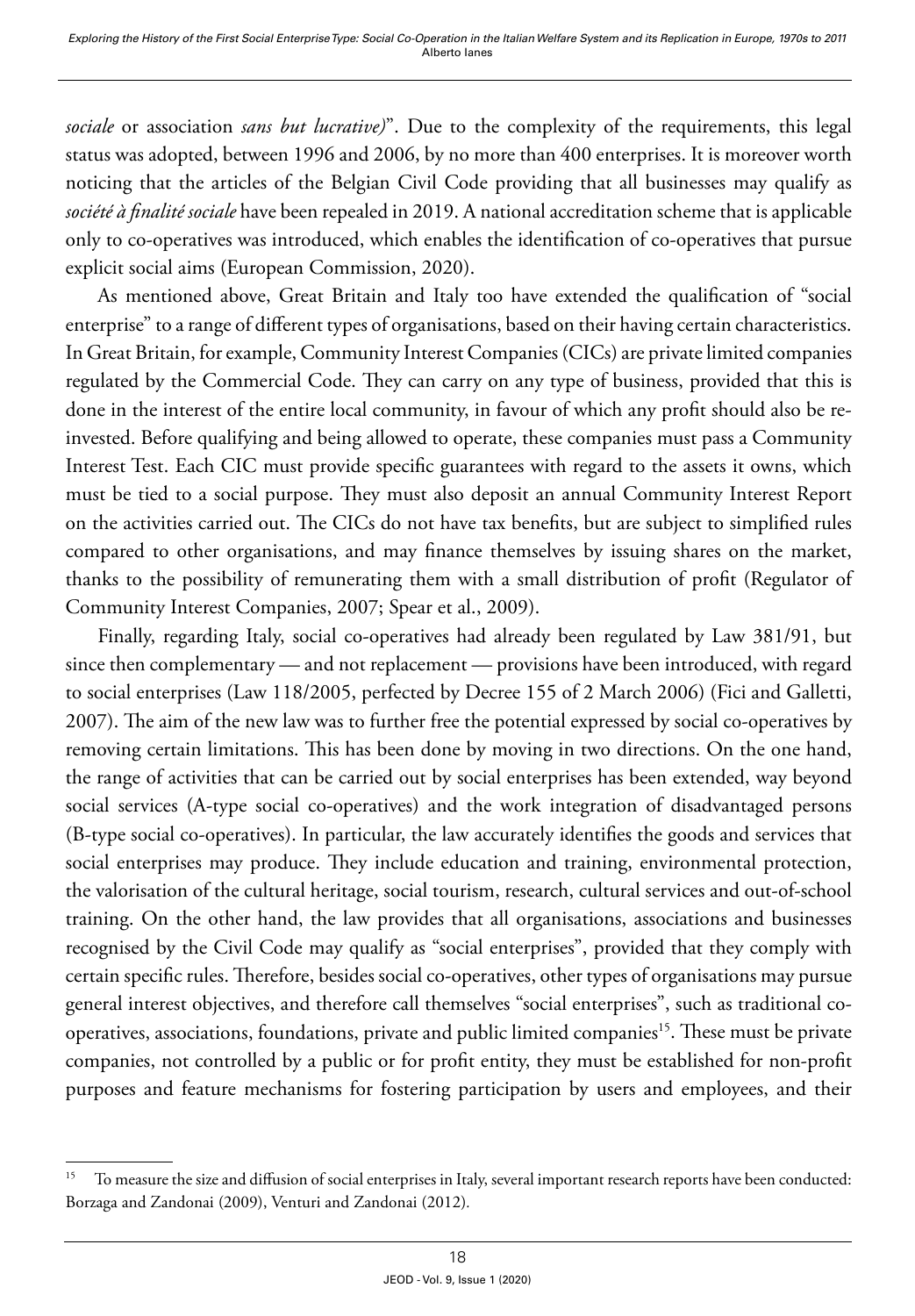management must be based on criteria of efficiency and transparency, with the obligation to file an annual social report. In 2013, there were 1,348 social enterprises registered according to Decree 255/2006, plus over 12,000 social co-operatives, which also qualify as social enterprises.

At the end of year 2003, also Finland adopted a social enterprise law, which acknowledged social enterprises aimed at facilitating the integration to work of disadvantaged people<sup>16</sup>. This shows one thing: Italian B-type social co-operation, which facilitates the integration to work of disadvantaged people, has come before other similar experiences born in Europe. Thus, countries like Slovenia and Lithuania have also decided to acknowledge social enterprises by introducing specific legislation.

As seen, the comparison between the different types of social enterprises established in Europe over the last few decades shows differences and variety. Alongside the inevitable specificities, however, they do have some things in common. For example, the fact that they are set up by groups of citizens who take it upon themselves to provide for needs that should be covered by government programs; needs that have been strongly considered by these people and to satisfy which they have set up grassroots social solidarity initiatives. Subsequently, these same citizens have started considering the idea of producing, on a stable and entrepreneurial basis, goods and services for the benefit of the community, forming various types of social enterprises serving the entire community.

Among these, in particular, the Italian social co-operative may be interpreted as the outcome of a process of institution building, starting as the entrepreneurial strengthening of the existing associations founded by volunteers, in the wake of the first step in confronting and tackling the crisis of the welfare state. Later on, as in the case of Italy and the United Kingdom, social enterprises integrated the traditional welfare services with more innovative services, penetrating new fields of activity of interest for the community.

Observing the dynamics in the single countries, however, it does not seem possible to establish a positive relationship between the weakness of the public welfare system and the considerable development of social enterprises. In a country like Sweden, for example, which has a universal welfare system, there is also a significant tradition of activism by the civil society and social enterprises (Pestoff, 2009), while in other countries, such as Austria and Germany, which have developed particularistic welfare systems, social enterprises are much weaker.

<sup>&</sup>lt;sup>16</sup> For example, "the Finnish Act on Social Enterprise (1351/2003) was [...] adopted at the end of 2003 [...] and came into force on January 1, 2004. According to this Act, a social enterprise: - is an enterprise created for the employment of people with disabilities and of the long-term unemployed; - is a market-oriented enterprise with its own products and/or services; - should be registered as a trader in the register of social enterprises kept by the Ministry of Labour; - should pay all its employees (whether disadvantaged or not) wages according to the general agreements currently in force in its branch of industry. Moreover, the bylaws of the enterprise must explicitly mention the aim to employ disabled and long-term unemployed persons; the disabled and the long-term unemployed disabled must represent at least 30% of the social enterprise's total workforce, and every social enterprise in the register must employ at least one disabled person. No other enterprise than those registered may use the words 'social enterprise' in its marketing or in its name" (Pättiniemi, 2008: 17-18).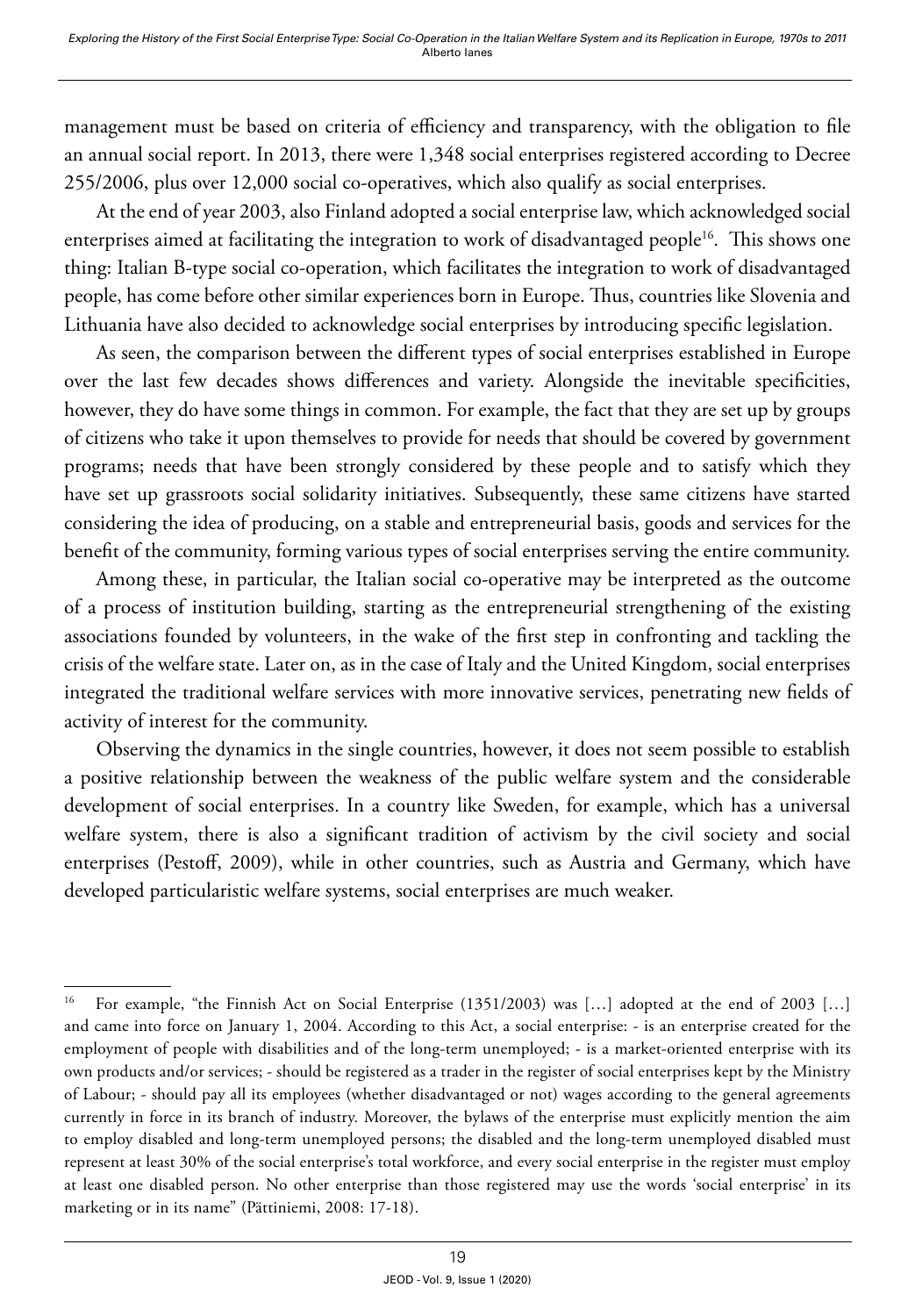#### **8. Conclusions**

According to a historical approach, this article reconstructs the context in which the first types of social enterprises have emerged in Europe: the Italian social co-operative, which is a new enterprise model that achieved a position of leadership in the welfare and social services system. The social co-operative is a new enterprise model, which achieved a position of leadership in the welfare and social services system. A form of co-operative, inter alia, that managed to break with the traditional co-operative movement, to affirm the idea that co-operatives could be established for solidarity purposes besides mutual aid. The added value of social co-operation, therefore, is not mutual benefit but public benefit, also based on Law 381/1991, which became necessary to enable and qualify a type of co-operative company that was not contemplated by the Italian legal system and whose mission was to pursue the general interest of the community rather than the interest of its members (whether disabled or not). This means that practice has defined the prototype of the social enterprise, although the subsequent legal recognition has enabled its institutionalisation and subsequent growth in numbers. In these cases, civil society has proved more proactive than politicians, confirming the bottom up approach prevalent in this sector. This co-operative model has been especially popular from the 1990s onwards, after the increasing withdrawal of the public sector from the welfare system.

All these facts are of historical interest. Nevertheless, social co-operation is especially interesting from a historical point of view because it was the first social enterprise type born in Europe and in the world altogether. Indeed, the experience of Italian social co-operatives has been transferred and adapted by a number of European and non-European countries, and are now universally known with the name of "social enterprises".

#### **References**

- Amendola, N., Salsano, F. & Vecchi, G. (2011). Povertà. In: G. Vecchi (Ed.), *In ricchezza e in povertà: Il benessere degli italiani dall'Unità a oggi*. Bologna: Il Mulino, pp. 271-317.
- Bagnasco, A. (1977). *Tre Italie: la problematica territoriale dello sviluppo italiano*. Bologna: Il Mulino.
- Battilani, P. & Fauri, F. (2014). *L'economia italiana dal 1945 a oggi*. Bologna: Il Mulino.
- Battilani, P. & Schröter, G.H. (2012). Demutualization and Its Problems. In: P. Battilani & G.H. Schröter (Eds.), *The Cooperative Business Movement, 1950 to the Present*. Cambridge: Cambridge University Press, pp. 150-171.
- Bentley, G.B. (1966). *The Evolution of National Insurance in Great Britain: The Origins of the Welfare State.* London: Joseph Micheal.
- Becattini, G. (2004). *Industrial Districts. A New Approach to Industrial Change*. Cheltenham: Edward Elgar.
- Becattini, G., Bellandi, M., Dei Ottati, G. & Sforzi, F. (2003). *From Industrial Districts to Local Development: An Itinerary of Research.* Cheltenham: Edward Elgar.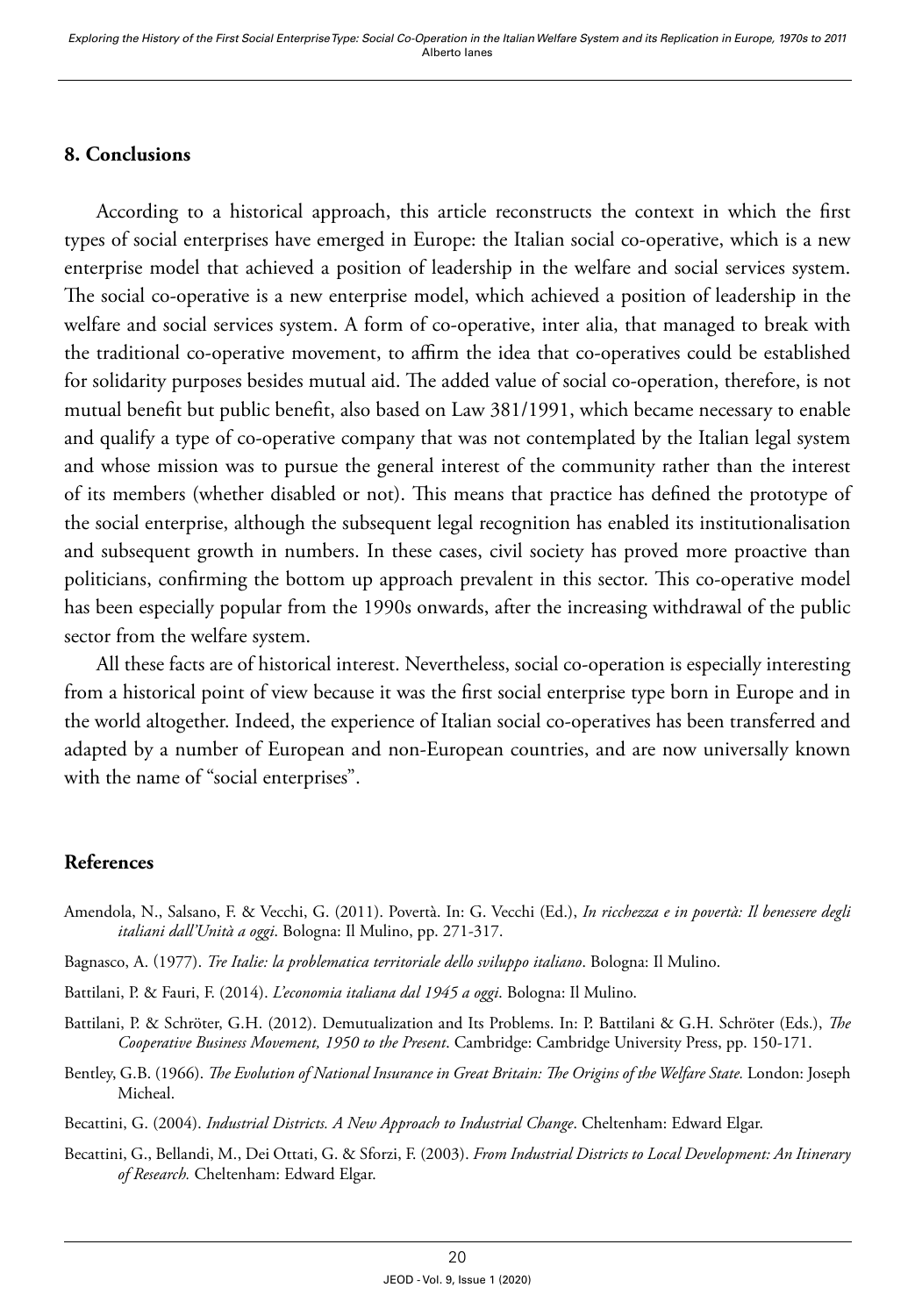- Bellandi, M. (1989). The role of small firms in the development of the Italian manufacturing industry. In: E. Goodman & J. Bamford (Eds.), *Small Firms and Industrial Districts in Italy.* London: Routledge, pp. 31-62.
- Borzaga, C. (2001). Italy: The Impressive Development of social Co-operatives in Italy. In: R. Spear, J. Defourny, L. Favreau & J.L. Laville (Eds.), *Tackling Social Exclusion in Europe: The contribution of the social economy.* Aldershot: Ashgate, pp. 181-201.
- Borzaga, C. (2004). From Suffocation to Re-emergence: the Evolution of the Italian Third Sector. In: A. Evers & J.L. Laville (Eds.), *The Third Sector in Europe.* Cheltenham: Edward Elgar, pp. 45-62. DOI: [https://doi.](https://doi.org/10.4337/9781843769774.00008) [org/10.4337/9781843769774.00008](https://doi.org/10.4337/9781843769774.00008)
- Borzaga, C. & Defourny, J. (Eds.) (2001). *The Emergence of Social Enterprise*. London: Routledge. DOI: [https://doi.](https://doi.org/10.4324/9780203164679) [org/10.4324/9780203164679](https://doi.org/10.4324/9780203164679)
- Borzaga, C. & Failoni, G. (1990). La cooperazione di solidarietà sociale in Italia, *Cooperazione e Credito*, 128: 273-297.
- Borzaga, C. & Galera, G. (2014). New Trends in the Nonprofit Sector in Europe: the Emergence of Social Enterprises. In: E. Costa, L.D. Parker & M. Andreaus (Eds.), *Accountability and Social Accounting for Social and Non-profit Organizations.* UK: Emerald Group, pp. 89-110. DOI:<https://doi.org/10.1108/S1041-706020140000017002>
- Borzaga, C. & Ianes, A. (2006). *L'economia della solidarietà: Storia e prospettive della cooperazione sociale*. Roma: Donzelli Editore.
- Borzaga, C. & Ianes, A. (2011). Il sistema d'imprese della cooperazione sociale. Origini e sviluppo dei consorzi di cooperative sociali, *Euricse Working Papers Series*, *014|11*.
- Borzaga, C. & Mittone, L. (1997). The Multi-stakeholders versus the Nonprofit Organisations, *Discussion Paper*, 7. Trento: University of Trento.
- Borzaga, C., Poledrini, S. & Galera, G. (2017). Social Enterprise in Italy: Typology, Diffusion and Characteristics, *Euricse Working Papers Series*, 95 |17. DOI: <https://doi.org/10.2139/ssrn.3036384>
- Borzaga, C. & Santuari, A. (2001). Italy: From traditional co-operatives to innovative social enterprises. In: C. Borzaga & J. Defourny (Eds.), *The Emergence of Social Enterprise*. London: Routledge, pp. 166-181. DOI: [https://doi.](https://doi.org/10.4324/9780203164679) [org/10.4324/9780203164679](https://doi.org/10.4324/9780203164679)
- Borzaga, C. & Tortia, E.C. (2010). The Economics of Social Enterprises: An Interpretive Framework. In: L. Becchetti & C. Borzaga (Eds.). *The Economics of Social Responsibility: The World of Social Enterprises*. London: Routledge, pp. 15-33. DOI:<https://doi.org/10.4324/9780203851029>
- Borzaga, C. & Tortia, E. (2015). Co-operation as coordination mechanism: a new approach to the economics of cooperative enterprises, *Euricse Working Papers Series*, *078|15*.
- Borzaga, C. & Zandonai, F. (Eds.) (2009). *Rapporto Iris Network: L'impresa sociale in Italia: Economia e istituzioni dei beni comuni.* Roma: Donzelli Editore.
- Brunetti, A., Felice, E. & Vecchi, G. (2011). Reddito. In: G. Vecchi (Ed.), *In ricchezza e in povertà: Il benessere degli italiani dall'Unità a oggi.* Bologna: Il Mulino, pp. 209-234.
- Carbonell, M. (2012). *Montes de piedad* and Savings Banks as Microfinance Institutions on the Periphery of the Financial System of mid-nineteenth-century Barcelona, *Business History,* 54(3): 363-380. DOI: [https://doi.org/10.1080/0](https://doi.org/10.1080/00076791.2011.638486) [0076791.2011.638486](https://doi.org/10.1080/00076791.2011.638486)
- Censis (1979). *Sondaggio sulle povertà.* Roma: Censis.
- Clark, C. (1951). *The Conditions of Economic Progress.* London: Macmillan.
- Colli, A. (1998). Evidence and Conjectures from the History of the Italian Industrial Districts. In: *European Yearbook of Economic History*, vol. 1. Aldershot: Ashgate, pp. 75-92. DOI: <https://doi.org/10.4324/9780429445576-5>
- Colli, A. & Vasta, M (Eds.). (2010), *Forms of Enterprise in Twentieth century Italy: Boundaries, Structures and Strategies.* Cheltenham: Elgar. DOI: <https://doi.org/10.4337/9781849806565>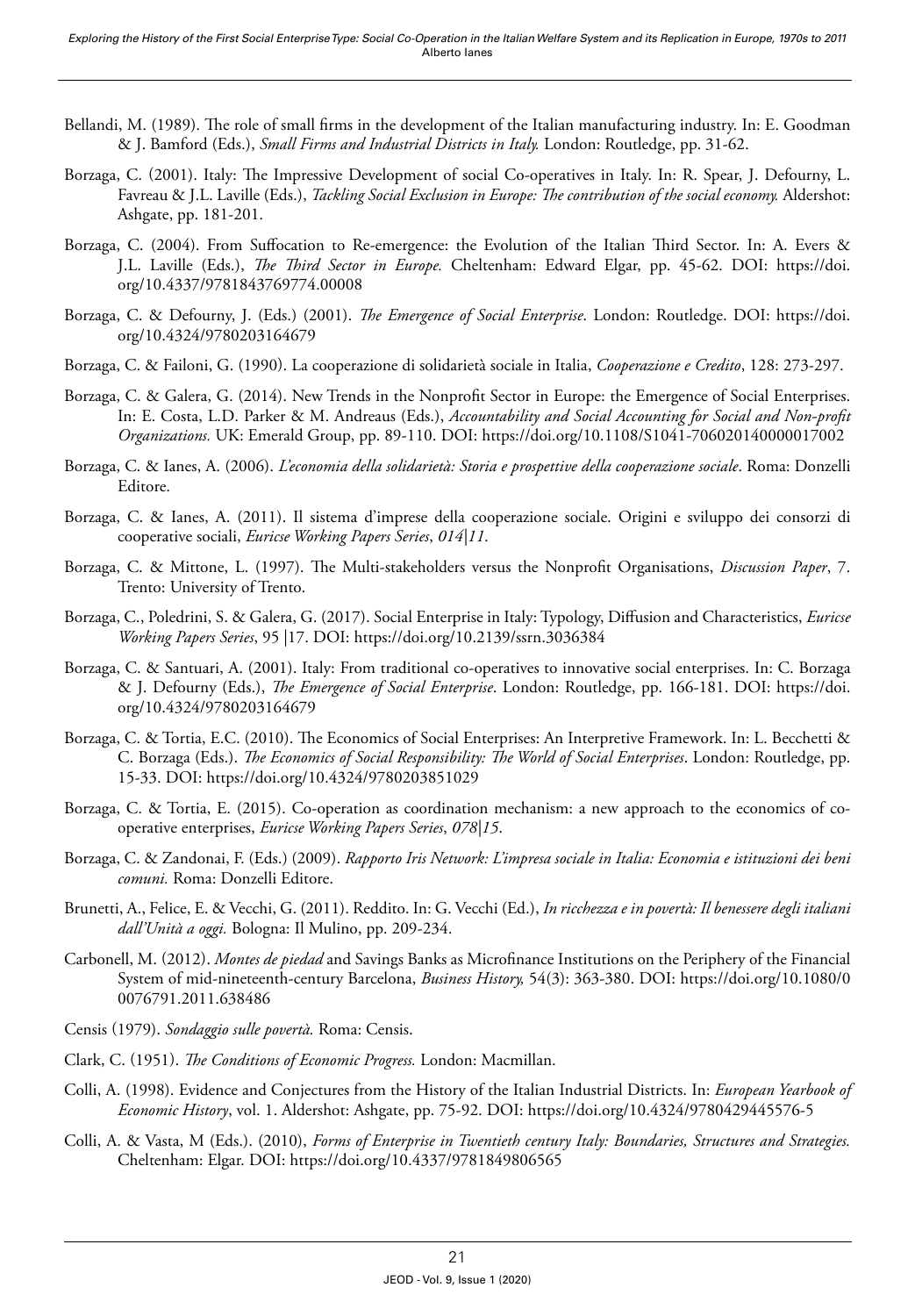- European Commission (2011). *Social Business Initiative Creating a favourable climate for social enterprises, key stakeholders in the social economy and innovation.* Communication of the Commission to the European Parliament, The Council, The European Economic and Social Committee and the Committee of the Regions, 25.10.2011 COM (2011) 682 final. Brussels.
- European Commission (2020). *Social enterprises and their ecosystems in Europe. Comparative synthesis report*. Authors: C. Borzaga, G. Galera, B. Franchini, S. Chiomento, R. Nogales and C. Carini. Luxembourg: Publications Office of the European Union. Available at: <https://europa.eu/!dK34uG> [Accessed: 22<sup>th</sup> July 2020].
- Conte, L., Rossi, M. & Vecchi, G. (2011). Vulnerabilità. In: G. Vecchi (Ed.), *In ricchezza e in povertà: Il benessere degli italiani dall'Unità a oggi*. Bologna: Il Mulino, pp. 319-351.
- Cornwall, J. (1984). *After Stagflation. Alternative to Economic Decline.* London: Basil Blackwell.
- Defourny, J. & Nyssens, M. (2001). Belgium: Social enterprises in community services. In: C. Borzaga & J. Defourny (Eds.), *The Emergence of Social Enterprise*. London: Routledge, pp. 47-64.
- Defourny, J. & Nyssens, M. (Eds.) (2008a). Social Enterprise in Europe: recent trends and developments, EMES *Working Papers*, 08/01 (transversal paper). Liège: EMES European Research Network.
- Defourny, J. & Nyssens, M. (2008b). Social Enterprise in Europe: Introduction to an Update. In: J. Defourny & M. Nyssens (Eds.), *Social Enterprise in Europe: recent trends and developments*, *EMES Working Papers*, no. 08/01 (transversal paper). Liège: EMES European Research Network, pp. 4-12.
- Douglas, A.E. (1986). *The Emergence of the Welfare States*. Oxford: Blackwell.
- Fici, A. & Galletti, D. (Eds.) (2007). *Commentario al decreto sull'impresa sociale (D.lgs. 24 marzo 2006, n. 155)*. Torino: Giappichelli.
- Fisher A. (1935). *The Clash of Progress and Security*. London: Macmillan.
- Fraisse, L. (2008). France. In: J. Defourny & M. Nyssens (Eds.), *Social Enterprise in Europe: recent trends and developments*, *EMES Working Papers*, no. 08/01 (transversal paper). Liège: EMES European Research Network, pp. 20-21.
- Fraser, D. (1984). *The Evolution of the British Welfare State. A History of Social Policy since the Industrial Revolution.* London: MacMillan. DOI:<https://doi.org/10.1007/978-1-349-06939-2>
- Frey, B. (1997). *Not Just for the Money. An Economic Theory of Personal Motivation.* Cheltenham, UK/Brookfield, US: Edward Elgar.
- Galera, G. (2014). Dinamiche evolutive dell'impresa sociale a livello europeo. Visibilità, replicabilità e stadi di sviluppo, *Osservatorio Isfol,* IV(3-4): 23-45.
- Galera, G. & Borzaga, C. (2009). Social Enterprise: An International overview of its conceptual evolution and legal implementation, *Social Enterprise Journal,* 5(3): 210-228. DOI: <https://doi.org/10.1108/17508610911004313>
- Gosden, P.H.J.H. (1961). *The Friendly Societies in England 1815-1875.* Manchester: University of Manchester.
- Hansmann, H. (1980). The Role of Nonprofit Enterprises, *The Yale Law Journal,* 89(5): 835-901.DOI: [https://doi.](https://doi.org/10.2307/796089) [org/10.2307/796089](https://doi.org/10.2307/796089)
- Harris, J. (1997). *William Beveridge. A Biography*. Oxford: Oxford University Press. DOI: [https://doi.org/10.1093/](https://doi.org/10.1093/acprof:oso/9780198206859.001.0001) [acprof:oso/9780198206859.001.0001](https://doi.org/10.1093/acprof:oso/9780198206859.001.0001)
- Hennock, P.E. (1987). *British Social Reform and German Precedents: the Case of Social Insurance: 1880-1914*. Oxford: Clarendon.
- Hennock, P.E. (2007). *The Origin of the Welfare State in England and Germany: 1850-1914: Social Policies Compared.* Cambridge: Cambridge University Press.
- Klausen, J. (1998). *War and Welfare. Europe and the United States, 1945 to the Present*. London: MacMillan. DOI: [https://](https://doi.org/10.1057/9780312299880) [doi.org/10.1057/9780312299880](https://doi.org/10.1057/9780312299880)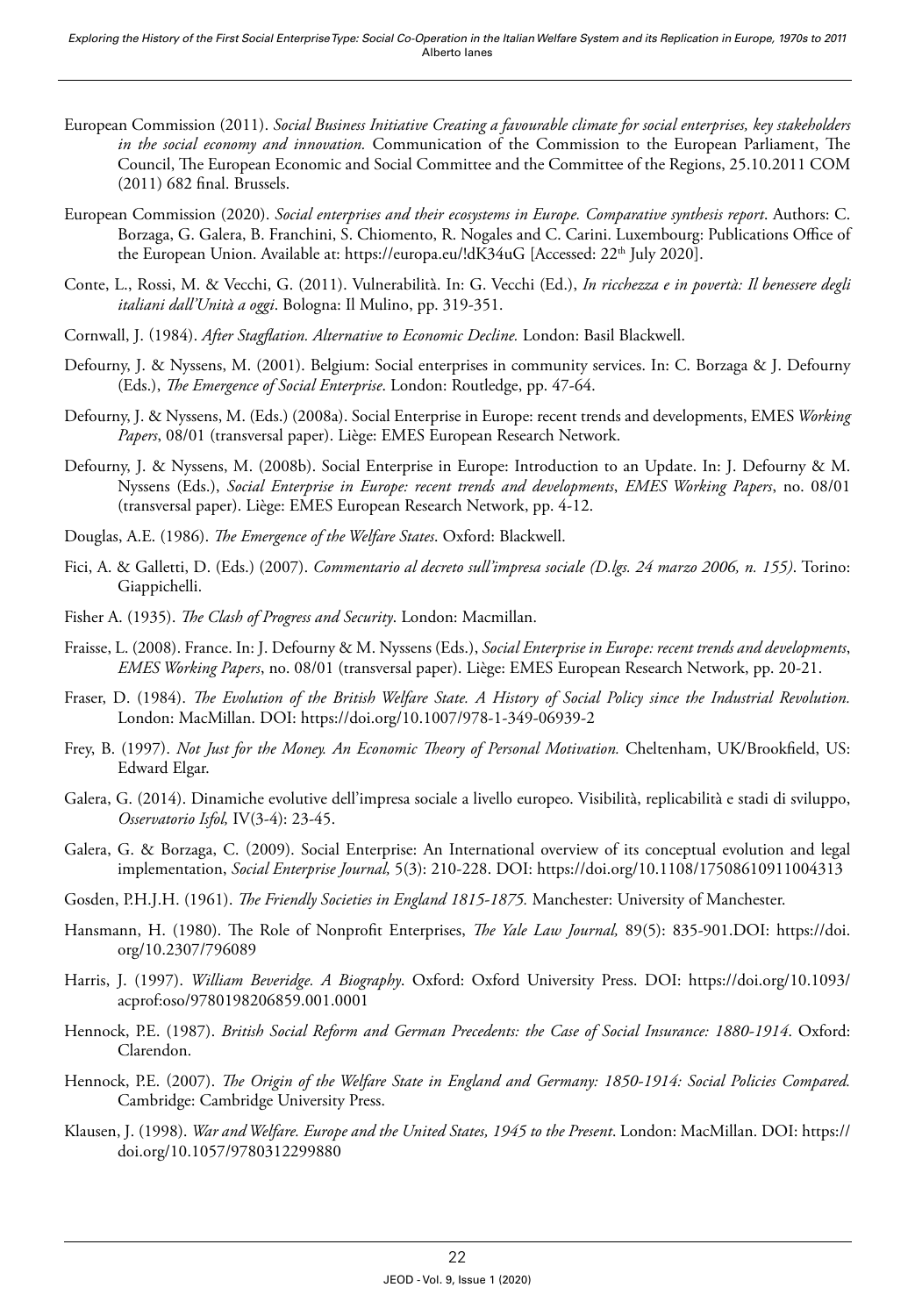- Hoyt, A. & Menzani, T. (2012). The International Cooperative Movement, 1950 to the Present. In: P. Battilani & G.H. Schröter (Eds.), *The Cooperative Business Movement, 1950 to the Present.* Cambridge: Cambridge University Press, pp. 23-62. DOI: <https://doi.org/10.1017/CBO9781139237208.003>
- Ianes, A. (2008). Le radici culturali. In: M. Demozzi & F. Zandonai (Eds.), *L'impresa sociale di comunità. Strumenti per la creazione e la gestione*. Trento: Edizioni31, pp. 11-31.
- Ianes, A. (2009). La cooperazione sociale come storia d'impresa, *Imprese e Storia*, 37: 85-130.
- Ianes, A. (2011). *Le cooperative*. Roma: Carocci.
- Ianes, A. (2013). *Introduzione alla storia della cooperazione in Italia (1854-2011): Profilo storico-economico e interpretazione*. Soveria Mannelli: Rubbettino Editore.
- Ianes, A. & Tortia, E.C. (2010). Creativity and Institution building: The Case of Italian Social Cooperatives. In: S. Sacchetti & R. Sugden (Eds.), *Knowledge in the Development of Economies. Institutional Choices under Globalisation.* Cheltenham: Elgar, pp. 158-180.
- Jones, C. (1982). *Charity and Bienfaisance: the Treatment of the Poor in the Montpellier Region: 1740-1815.* Cambridge: Cambridge University Press. DOI: <https://doi.org/10.1017/CBO9780511562655>
- Istat (2006). Le cooperative sociali in Italia. Anno 2003, *Informazioni*, n. 30. Roma.
- Istat (2007). Le cooperative sociali in Italia. Anno 2005, *Statistiche in breve*. Roma.
- Istat (2011). *Censimento dell'industria e dei servizi*. Roma.
- Jütte, R. (1984). *Poverty and deviance in early modern Europe.* Cambridge: Cambridge University Press.
- Leonardi, A. (2000). Dalla beneficenza al mutualismo solidale: l'esperienza cooperativa di F.W. Raiffeisen ed i suoi primi riflessi in Italia. In V. Zamagni (Ed.), *Povertà e innovazioni istituzionali in Italia: Dal Medioevo ad oggi.* Bologna: Il Mulino, pp. 551-583.
- Leś, E. (2004). Co-operatives in Poland: from state-controlled institutions to new trends in co-operative development. In: C. Borzaga & R. Spear, (Eds.), *Trends and challenges for Co-operatives and Social Enterprises in developed and transition countries.* Trento: Edizioni31, pp. 185-196.
- Leś, E. (2008). Poland. In: J. Defourny & M. Nyssens (Eds.), *Social Enterprise in Europe: recent trends and developments*, *EMES Working Papers*, no. 08/01 (transversal paper). Liège: EMES European Research Network, pp. pp. 28-29.
- Lewis, J. (1995). *The Voluntary Sector, the State and the Social Work in Britain: the Charity Organisation Society/Family Welfare Association since 1869.* Aldershot: Elgar.
- MacPherson, I. (2008). The Co-operative Movement and the Social Economy Traditions: Reflections on the Mingling of Broad Visions, *Annals of Public and Cooperative Economics,* 79(3): 625-642. DOI: [https://doi.org/10.1111/](https://doi.org/10.1111/j.1467-8292.2008.00373.x) [j.1467-8292.2008.00373.x](https://doi.org/10.1111/j.1467-8292.2008.00373.x)
- Maiello, M. (1998). Italy. In: C. Borzaga & A. Santuari (Eds.), *Social enterprises and new employment in Europe.* Trento: Regione Autonoma Trentino-Alto Adige, pp. 333-366.
- Martinelli, F. & Gadrey, J. (2000). *L'economia dei servizi.* Bologna: il Mulino.
- Mommsen, W.J. (Ed.) (1981). *The Emergence of the Welfare State in Britain and Germany, 1850-1950.* London: Croom Helm.
- Nyssens, M. (2008). Belgium. In J. Defourny & M. Nyssens, (Eds.), *Social Enterprise in Europe: recent trends and developments*, *EMES Working Papers*, no. 08/01 (transversal paper). Liège: EMES European Research Network, pp. 13-14.
- Nuvolari, A. & Vasta, M. (2012). The Ghost in the Attic? The Italian National Innovation System in Historical Perspective, 1861-2011, *Quaderni del Dipartimento di Economia politica e statistica*, 665, Università degli Studi di Siena.
- O'Brien, C. & Fenn, P. (2012). Mutual Life Insurers: Origins and Performance in pre-1900 Britain, *Business History,*  54(3): 325-345.DOI: <https://doi.org/10.1080/00076791.2011.638483>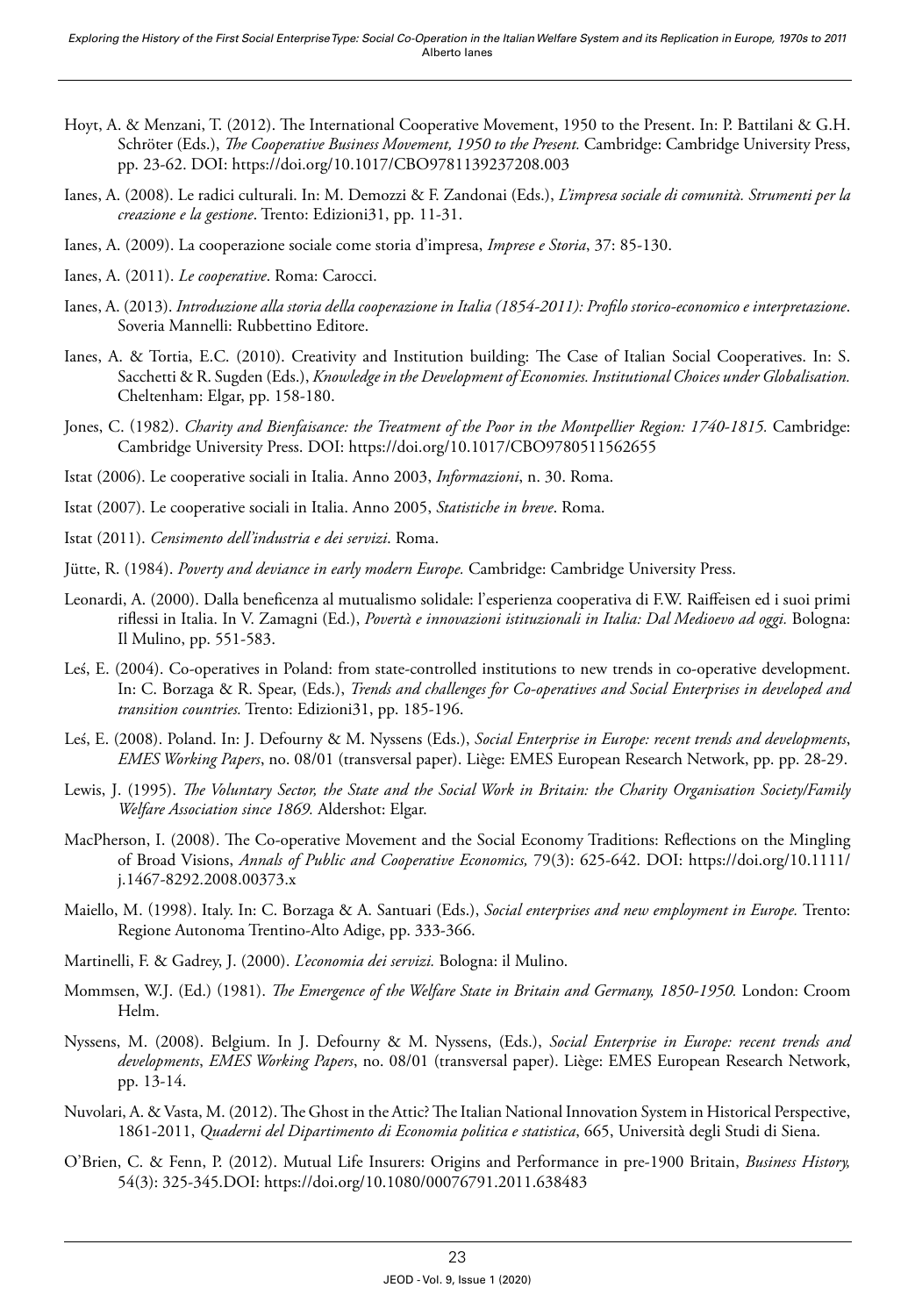- Quine S.M. (2002). *Italy's Social Revolution. Charity and Welfare from Liberalism to Fascism*. New York: Palgrave. DOI: <https://doi.org/10.1057/9781403919793>
- Owen, D. (1965). *English Philanthropy: 1660-1960.* Cambridge: Belknap press of Harvard University press.
- Pättiniemi, P. (2008). Finland. In: J. Defourny & M. Nyssens, (Eds.), *Social Enterprise in Europe: recent trends and developments*, *EMES Working Papers*, no. 08/01 (transversal paper). Liège: EMES European Research Network, pp. 17-19.
- Perista, H. (2001). Portugal: Co-operatives for rehabilitation of people with disabilities. In: C. Borzaga & J. Defourny (Eds.), *The Emergence of Social Enterprise.* London: Routledge, pp. 192-202.
- Perista, H. & Nogueira, S. (2006). Work Integration Social Enterprises in Portugal: a tool for work integration?. In: M. Nyssens (Ed.), *Social Enterprise: At the Crossroads of Market, Public policies and Civil Society.* London: Routledge.
- Poledrini, S. (2018). The Emergence of new Social Enterprise Models in Italy: First Insights from the International ICSEM Project, *Electronic Journal of Management*, 2: 1-19.
- Pestoff, V. (2009). Towards a Paradigm of Democratic Participation: Citizen Participation and Co-production of Personal Social Services in Sweden, *Annals of Public and Cooperative Economics* 80(2): 197-224. DOI: [https://doi.](https://doi.org/10.1111/j.1467-8292.2009.00384.x) [org/10.1111/j.1467-8292.2009.00384.x](https://doi.org/10.1111/j.1467-8292.2009.00384.x)
- Regulator of Community Interest Companies (2007). *Report to the Secretary of State for Trade and Industry.* Cardiff: Regulator of community Interest Companies.
- Rinaldi, A. & Vasta, M. (2012). The Italian Corporate Network After the 'Golden Age' (1972-1983): From Centrality to Marginalization of State-Owned Enterprises, *Enterprise & Society,* 13(2): 378-413.
- Salamon, M.L. & Anheier, K.H. (1994). *The Emerging Sector: The Nonprofit Sector in Comparative Perspective: An Overview*. Baltimore: John Hopkins University.
- Scoppola, P. (1997). *La repubblica dei partiti: Evoluzione e crisi di un sistema politico 1945-1996.* Bologna: Il Mulino.
- Sforzi, F. (2002). The Industrial District and the 'New' Italian Economic Geography, *European Planning Studies,* 10(4): 439-447. DOI:<https://doi.org/10.1080/09654310220130167>
- Sneider, T.M. (2000). Charity and property. The wealth of *opere pie* in early modern Bologna. In: V. Zamagni (Ed.), *Povertà e innovazioni istituzionali in Italia: Dal Medioevo ad oggi.* Bologna: Il Mulino, pp. 131-151.
- Spear, R., Cornforth, C. & Aiken, M. (2009). The Governance Challenges of Social Enterprises: Evidence from a UK Empirical Study, *Annals of Public and Cooperative Economics,* 80(2): 247-273. DOI: [https://doi.org/10.1111/](https://doi.org/10.1111/j.1467-8292.2009.00386.x) [j.1467-8292.2009.00386.x](https://doi.org/10.1111/j.1467-8292.2009.00386.x)
- Sven, E.O. (2014). *Social Policy, Welfare State and Civil Society in Sweden.* Lund: Arkiv Academic Press.
- Venturi, P. & Zandonai, F. (2012). *Rapporto Iris Network: L'impresa sociale in Italia: Pluralità dei modelli e contributo alla ripresa.* Milano: Altra Economia.
- Venturi, P. & Zandonai, F. (2014). *Rapporto Iris Network: L'impresa sociale in Italia. Identità e sviluppo in un quadro di riforma.* Trento: Iris Network*.*
- Vidal, I. (2001). Spain: Social enterprises as a response to employment policy failure. In: C. Borzaga & J. Defourny (Eds.), *The Emergence of Social Enterprise.* London: Routledge, pp. 203-219.
- Weisbrod, B. (1975). Toward a Theory of the Voluntary Nonprofit Sector in a Three-sector Economy. In: E.S. Phelps (Ed.), *Altruism, Morality, and Economic Theory*. New York: Rusell Sdage Foundation.
- Weisbrod, B. (1977). *The Voluntary Nonprofit Sector.* Lexington Mass.: Lexington Books.
- Wilson, T. & Wilson, D. (1993). Beveridge and the Reform of Social Security Then and Now, *Government and Opposition,* 28(3): 353-371. DOI:<https://doi.org/10.1111/j.1477-7053.1993.tb01321.x>
- Woolf, S. (1986). *The Poor in Western Europe in the Eighteenth and Nineteenth Centuries.* London: Methuen.
- Woolf, S. (2000). The «transformation» of charity in Italy, 18th-19th centuries. In: V. Zamagni, (Ed.), *Povertà e innovazioni istituzionali in Italia: Dal Medioevo ad oggi.* Bologna: Il Mulino, pp. 421-439.